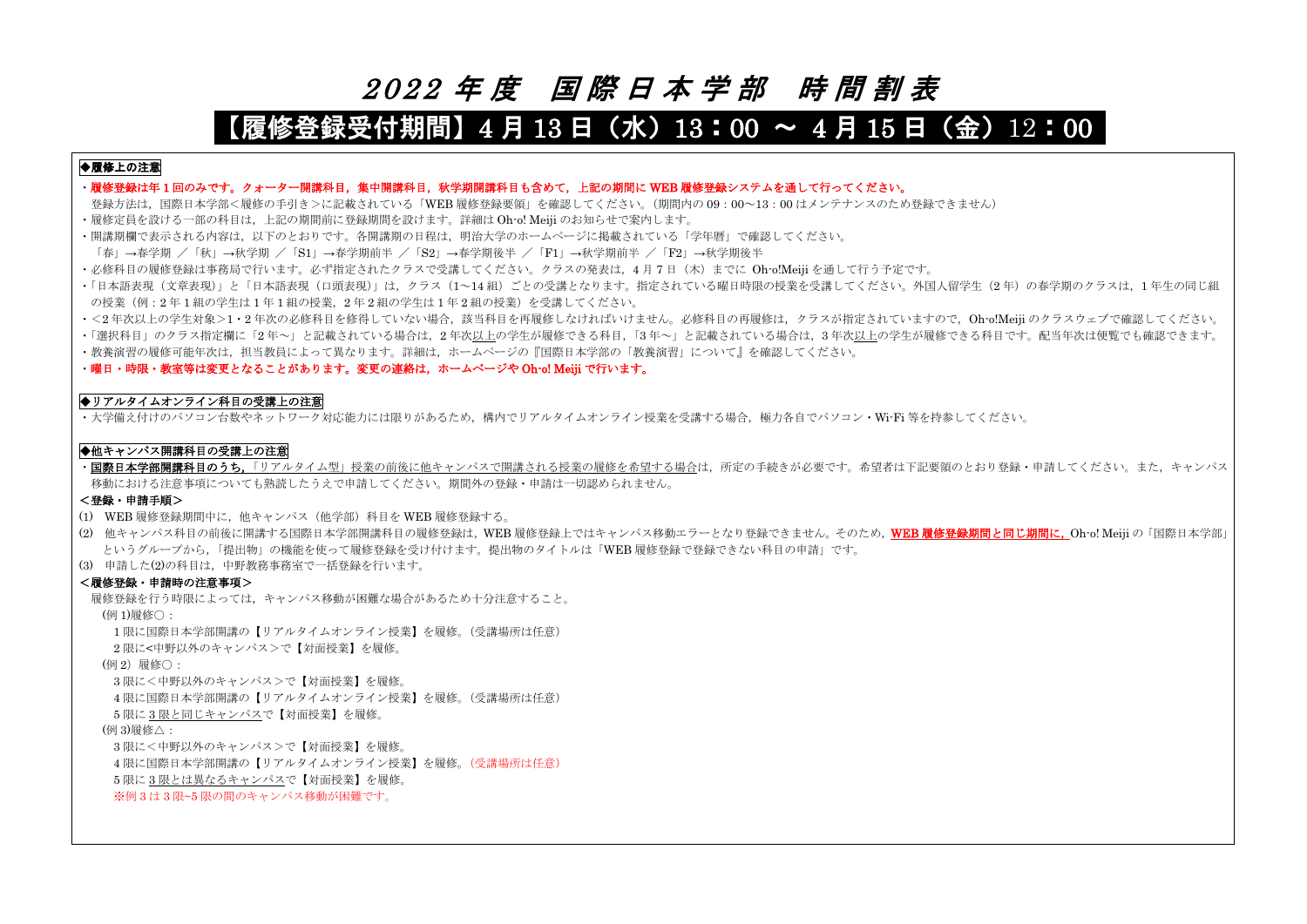#### **AY2022 SGJS English Conversation Hours 一部科目に係る変更点**

**以下の科目は,入学年度により科目名称や配当年次が異なりますので注意してください。**

| Semester      | <b>Instructor</b> | <b>Day</b> | <b>Period</b> | <b>Room</b> | e-mail                   |    | 2018年度以前入学者 | メディア研究概論          | $1 \cdot 2$ |
|---------------|-------------------|------------|---------------|-------------|--------------------------|----|-------------|-------------------|-------------|
|               | Ellis, Sara       | Tue        |               | 201         | sarakellis@gmail.com     |    | 2021年度以降入学者 | 広告とメディアAB         | $1 \cdot 2$ |
|               |                   | Wed        |               | 109         |                          |    | 2020年度以前入学者 | <b> 広告産業論AB</b>   |             |
|               | Davies, Brett     | Tue        |               | 407         | davies@meiji.ac.jp       |    | 2019年度以降入学者 | 日本のジャーナリズムAB      | $3 \cdot 4$ |
|               |                   | Wed        |               | 304         |                          |    | 2018年度以前入学者 | 日本のマスメディアAB       |             |
|               | Leto, Mario       | Tue        |               | 507         | letomario@meiji.ac.jp    |    | 2019年度以降入学者 | 日本とドイツAB          | $1 \cdot 2$ |
| <b>Spring</b> |                   | Thu        |               | <b>Zoom</b> |                          |    | 2018年度以前入学者 | <b>日独比較文化研究AB</b> |             |
|               | Weinberg, Joel    | Tue        | .5            | <b>Zoom</b> | weinbergioel@meiji.ac.jp |    | 2019年度以降入学者 | 武道思想史             | $2 - 4$     |
|               |                   | Wed        |               | 510         |                          | n  | 2018年度以前入学者 |                   | $2 \cdot 3$ |
|               | Garside Paul      | Wed        | 2             | 305         | paulgarside@meiji.ac.jp  |    | 2019年度以降入学者 | 刀剣文化論             | $2 - 4$     |
|               |                   | Fri        |               | 305         |                          |    | 2018年度以前入学者 |                   | $3 \cdot 4$ |
|               | Ellis, Sara       | Tue        |               | 201         | sarakellis@gmail.com     |    | 2019年度以降入学者 | 教養演習AB            | 担当者により      |
|               | Davies, Brett     | Tue        |               | 407         | davies@meiji.ac.jp       |    | 2018年度以前入学者 | 教養講座AB            |             |
| Fall          | Leto, Mario       | Thu        |               | 314         | letomario@meiji.ac.jp    |    | 2019年度以降入学者 | 全学共通総合講座          | 担当者により      |
|               | Weinberg, Joel    | Wed        |               | 510         | weinbergjoel@meiji.ac.jp |    | 2018年度以前入学者 | 学部間共通総合講座         |             |
|               | Garside Paul      | Fri        |               | 305         | paulgarside@meiji.ac.jp  | 10 | 2020年度以降入学者 | 東アジア地域研究AB        | $1 \cdot 2$ |
|               |                   |            |               |             |                          |    |             |                   |             |

| environment.    |                                                                                              |     |                |             | An English Conversation Hour is an opportunity for students to communicate with other students, as well as an individual faculty member, in a comfortable and relaxed      | No.            | 対象入学年度         | 名称                | 配当年次        |
|-----------------|----------------------------------------------------------------------------------------------|-----|----------------|-------------|----------------------------------------------------------------------------------------------------------------------------------------------------------------------------|----------------|----------------|-------------------|-------------|
|                 |                                                                                              |     |                |             | We encourage students to take advantage of English Conversation Hours in order to practice their communication skills in English.                                          |                | 2018年度以降入学者    |                   | $1\sim4$    |
|                 | faculty member before a visit to an English Conversation Hour.                               |     |                |             | Students may join the English Conversation Hour of any faculty member, regardless of whether they take the faculty member's class or not. It is not necessary to contact a | 1              | 2017年度以前入学者    | 舞台芸術論AB           | $3 \cdot 4$ |
|                 |                                                                                              |     |                |             | English Conversation Hours are generally held face-to-face. However, we do offer a limited number of online English Conversation Hours via Zoom.                           |                | 2021年度以降入学者    |                   | $1\sim4$    |
|                 |                                                                                              |     |                |             | . If you would like to join one of the Zoom English Conversation Hours, please get the Zoom link by emailing the faculty member in charge.                                 | 1              |                | モードの神話学AB         | $3 \cdot 4$ |
|                 |                                                                                              |     |                |             | English Conversation Hours are only for SGJS students, so please do not share details (faculty email addresses or Zoom links) with anyone outside SGJS.                    |                | 2020年度以前入学者    |                   |             |
|                 |                                                                                              |     |                |             |                                                                                                                                                                            | $\overline{2}$ | 2019年度以降入学者    | ジャーナリズム研究概論       | $1 \cdot 2$ |
| <b>Semester</b> | <b>Instructor</b>                                                                            | Day | <b>Period</b>  | <b>Room</b> | e-mail                                                                                                                                                                     |                | 2018年度以前入学者    | メディア研究概論          |             |
|                 | Ellis, Sara                                                                                  | Tue | 2              | 201         | sarakellis@gmail.com                                                                                                                                                       | $\mathbf{3}$   | 2021年度以降入学者    | 広告とメディアAB         | $1 \cdot 2$ |
|                 |                                                                                              | Wed | $\Delta$       | 109         |                                                                                                                                                                            |                | 2020年度以前入学者    | 広告産業論AB           |             |
|                 | Davies, Brett                                                                                | Tue |                | 407         | davies@meiji.ac.jp                                                                                                                                                         | 4              | 2019年度以降入学者    | 日本のジャーナリズムAB      | $3 \cdot 4$ |
|                 |                                                                                              | Wed |                | 304         |                                                                                                                                                                            |                | 2018年度以前入学者    | 日本のマスメディアAB       |             |
| <b>Spring</b>   | Leto, Mario                                                                                  | Tue |                | 507         | letomario@meiji.ac.jp                                                                                                                                                      | 5              | 2019年度以降入学者    | 日本とドイツAB          | $1 \cdot 2$ |
|                 |                                                                                              | Thu | 5              | <b>Zoom</b> |                                                                                                                                                                            |                | 2018年度以前入学者    | <b>日独比較文化研究AB</b> |             |
|                 | Weinberg, Joel                                                                               | Tue | 5              | <b>Zoom</b> | weinbergioel@meiji.ac.jp                                                                                                                                                   | 6              | 2019年度以降入学者    | 武道思想史             | $2 - 4$     |
|                 |                                                                                              | Wed |                | 510         |                                                                                                                                                                            |                | 2018年度以前入学者    |                   | $2 \cdot 3$ |
|                 | <b>Garside Paul</b>                                                                          | Wed | $\overline{2}$ | 305         | paulgarside@meiji.ac.jp                                                                                                                                                    | $\overline{7}$ | 2019年度以降入学者    | 刀剣文化論             | $2 - 4$     |
|                 |                                                                                              | Fri | $\Lambda$      | 305         |                                                                                                                                                                            |                | 2018年度以前入学者    |                   | $3 \cdot 4$ |
|                 | Ellis, Sara                                                                                  | Tue | $\overline{2}$ | 201         | sarakellis@gmail.com                                                                                                                                                       | 8              | 2019年度以降入学者    | 教養演習AB            | 担当者により異なる   |
|                 | Davies, Brett                                                                                | Tue |                | 407         | davies@meiji.ac.jp                                                                                                                                                         |                | 2018年度以前入学者    | 教養講座AB            |             |
| Fall            | Leto. Mario                                                                                  | Thu | 5              | 314         | letomario@meiii.ac.ip                                                                                                                                                      | 9              | 2019年度以降入学者    | 全学共通総合講座          | 担当者により異なる   |
|                 | Weinberg, Joel                                                                               | Wed |                | 510         | weinbergioel@meiji.ac.jp                                                                                                                                                   |                | 2018年度以前入学者    | 学部間共通総合講座         |             |
|                 | Garside Paul                                                                                 | Fri |                | 305         | paulgarside@meiji.ac.jp                                                                                                                                                    | 10             | 2020年度以降入学者    | 東アジア地域研究AB        | $1 \cdot 2$ |
| Notes:          |                                                                                              |     |                |             |                                                                                                                                                                            |                | 2019年度以前入学者    | アジア地域研究AB         |             |
|                 | Office hours are only held during the class periods of each Semester.                        |     |                |             |                                                                                                                                                                            | 11             | 2020年度以降入学者    | アフリカと近現代世界AB      | $2 \sim 4$  |
|                 | Office Hours are not held on on make-up class dates, national holidays, and school holidays. |     |                |             |                                                                                                                                                                            |                | 2019年度以前入学者    | 近現代アフリカ史AB        |             |
|                 | ■ Changes or cancellations of Office Hours will be announced on Oh-o! Meiji.                 |     |                |             |                                                                                                                                                                            | 12             | 2020年度以降入学者    | ヨーロッパ政治経済論AB      | $1 \cdot 2$ |
|                 |                                                                                              |     |                |             |                                                                                                                                                                            |                | 2019年度以前入学者    | <b>EU論AB</b>      | $3 \cdot 4$ |
|                 |                                                                                              |     |                |             |                                                                                                                                                                            |                | 2022年度以降入学者    | 日本的流通システム論AB      | $2 - 4$     |
|                 |                                                                                              |     |                |             |                                                                                                                                                                            | 13             | 2020~2021年度入学者 | 日本流通史AB           | $2 - 4$     |
|                 |                                                                                              |     |                |             |                                                                                                                                                                            |                | 2019年度以前入学者    |                   | $3 \cdot 4$ |
|                 |                                                                                              |     |                |             |                                                                                                                                                                            | 14             | 2020年度以降入学者    | 国際教育プログラム科目Ⅰ・Ⅱ    | 担当者により異なる   |
|                 |                                                                                              |     |                |             |                                                                                                                                                                            |                | 2019年度以前入学者    | 基幹科目I·II          |             |
|                 |                                                                                              |     |                |             |                                                                                                                                                                            |                |                |                   |             |

The School of Global Japanese Studies provides many opportunities, every week, to participate in English Conversation Hours.

An English Conversation Hour is an opportunity for students to communicate with other students, as well as an individual faculty member, in a comfortable and relaxed environment.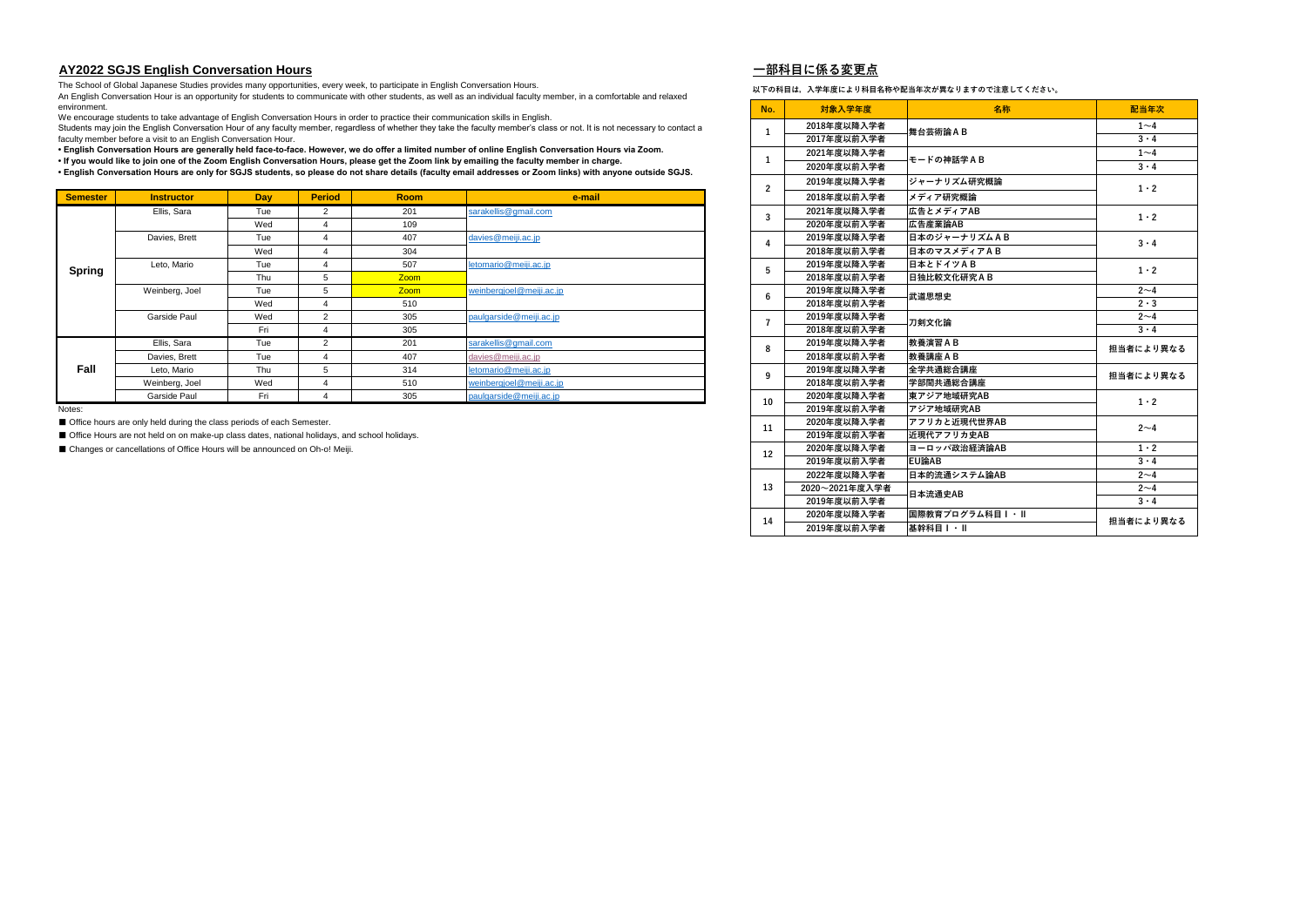|    |              |          | 1時限 (9:00~10:40)                                                             |              |            |                      | 2時限 (10:50~12:30)                                                         |              |            |                      |   | 3時限 (13:30~15:10)                                                                     |               |            |                     |                              |                             | 4時限 (15:20~17:00)                                                             |                |              |                     |              | 5時限 (17:10~18:50)                                       |               |            |        |
|----|--------------|----------|------------------------------------------------------------------------------|--------------|------------|----------------------|---------------------------------------------------------------------------|--------------|------------|----------------------|---|---------------------------------------------------------------------------------------|---------------|------------|---------------------|------------------------------|-----------------------------|-------------------------------------------------------------------------------|----------------|--------------|---------------------|--------------|---------------------------------------------------------|---------------|------------|--------|
| 曜日 | 私目の話         | 風俗香子 開講期 | 科目名                                                                          | 担当者          | 教室         | クラス指定等 黒蜂子 開講期       | 科目名                                                                       | 担当者          | 教室         | クラス指定等 風惨骨子 開講期      |   | 科目名                                                                                   | 担当者           | 教室         | クラス指定等 取締者 開講期      |                              |                             | 科目名                                                                           | 担当者            | 教室           | クラス指定等 風俗番号 開講期     |              | 科目名                                                     | 担当者           | 教室         | クラス指定等 |
|    | 1年英語         |          | - 春 English (Speaking) 1                                                     | スミス          | 412        | J5                   | -  春   English (Speaking) I                                               | パイプ          | 414        | G1                   |   | 春 English (Speaking) I                                                                | オルソン          | 512        | G5                  |                              | -  春   English (Speaking) I |                                                                               | コプロスキ          | 412          | G6                  |              |                                                         |               |            |        |
|    | 必修科目         |          | - 秋 English (Speaking) II<br>-  春   English (Speaking) I                     | スミス<br>ロッセール | 412<br>201 | J5<br>S <sub>2</sub> | 秋 English (Speaking) II<br>春 English (Speaking) I                         | パイプ<br>コプロスキ | 414<br>412 | G1<br>G4             |   | 秋 English (Speaking) II<br>- 春 English (Listening) I                                  | オルソン<br>コプロスキ | 512<br>412 | G5<br>J2            |                              |                             | 秋 English (Speaking) II<br>-  春   English (Listening) I                       | コプロスキ<br>太田    | 412<br>511   | G6<br>G3            | - L          |                                                         |               |            |        |
|    |              |          | 秋 English (Speaking) II                                                      | ロッセール        | 201        | S <sub>2</sub>       | 秋 English (Speaking) II                                                   | コプロスキ        | 412        | G4                   |   | 秋 English (Listening) II                                                              | コプロスキ         | 412        | J2                  |                              |                             | - 秋 English (Listening) II                                                    | 太田             | 511          | G3                  | $\Box$       |                                                         |               |            |        |
|    |              |          | - 春 English (Listening) I                                                    | 山本(厚)        | 510        | S1                   | - 春 English (Speaking) I                                                  | トリキアン        | 515        | J1                   |   | - 春 English (Listening) I                                                             | 中津川           | 208        | G2                  |                              |                             | - 春 English (Listening) I                                                     | 岡本             | 402          | G5                  |              |                                                         |               |            |        |
|    |              |          | 秋 English (Listening) II                                                     | 山本(厚)        | 510        | S1                   | - 秋 English (Speaking) II                                                 | トリキアン        | 515        | J1                   |   | - 秋 English (Listening) II                                                            | 中津川           | 208        | G2                  |                              |                             | - 秋 English (Listening) II                                                    | 岡本             | 402          | G5                  | ┯            |                                                         |               |            |        |
|    |              |          |                                                                              |              |            |                      | 春 English (Speaking) I                                                    | ロッセール        | 201        | S6                   |   | 春 English (Listening) I                                                               | 岡本            | 402        | G4                  |                              |                             | - 春 English (Listening) I                                                     | 真野             | リアルタイム型      | J4(特別配慮             |              |                                                         |               |            |        |
|    |              |          |                                                                              |              |            |                      | 秋 English (Speaking) II                                                   | ロッセール        | 201        | S <sub>6</sub>       |   | 秋 English (Listening) II                                                              | 岡本            | 402        | G4                  |                              |                             | 秋 English (Listening) II                                                      | 真野             | リアルタイム型      | J4(特別配慮             |              |                                                         |               |            |        |
|    |              |          |                                                                              |              |            |                      | 春 English (Listening) I<br>秋 English (Listening) II                       | 太田<br>太田     | 511<br>511 | G6<br>G6             |   | 春 English (Listening) I<br>秋 English (Listening) II                                   | 太田<br>太田      | 511<br>511 | G1<br>G1            |                              |                             | 春 English (Reading & Writing) I<br>秋 English (Reading & Writing) II           | エリス<br>エリス     | 503<br>503   | J2<br>J2            |              |                                                         |               |            |        |
|    |              |          |                                                                              |              |            |                      | 春 English (Listening) I                                                   | 真野           | 512        | J6                   |   | - 春 English (Listening) I                                                             | 真野            | 405        | J3                  |                              |                             | 春 English (Reading & Writing) I                                               | オルソン           | 512          | J6                  |              |                                                         |               |            |        |
|    |              |          |                                                                              |              |            |                      | 秋 English (Listening) II                                                  | 真野           | 512        | J6                   |   | - 秋 English (Listening) II                                                            | 真野            | 405        | J3                  |                              |                             | 秋 English (Reading & Writing) II                                              | オルソン           | 512          | J6                  |              |                                                         |               |            |        |
|    |              |          |                                                                              |              |            |                      | 春 English (Listening) I                                                   | 津田           | 404        | S3                   |   | 春 English (Listening) I                                                               | 津田            | 404        | S6                  | $\mathbf{I}$                 |                             |                                                                               |                |              |                     |              |                                                         |               |            |        |
|    |              |          |                                                                              |              |            |                      | 秋 English (Listening) II                                                  | 津田           | 404        | S3                   |   | 秋 English (Listening) II                                                              | 津田            | 404        | S6                  | $\mathbb{R}$                 |                             |                                                                               |                |              |                     |              |                                                         |               |            |        |
|    |              |          |                                                                              |              |            |                      | 春 English (Listening) I                                                   | 山本(厚)        | 510        | S <sub>4</sub>       |   | 春 English (Listening) I                                                               | 山本(厚)         | 510        | S2                  | $\mathbb{R}$                 |                             |                                                                               |                |              |                     |              |                                                         |               |            |        |
|    |              |          |                                                                              |              |            |                      | 秋 English (Listening) II<br>春 English (Reading & Writing) I               | 山本(厚)<br>エリス | 510<br>503 | S <sub>4</sub><br>G3 |   | - 秋 English (Listening) II<br>$\blacksquare$                                          | 山本(厚)         | 510        | S <sub>2</sub>      | $\mathbb{R}$<br>$\mathbf{I}$ |                             |                                                                               |                |              |                     |              |                                                         |               |            |        |
|    |              |          |                                                                              |              |            |                      | 秋 English (Reading & Writing) II                                          | エリス          | 503        | G3                   |   |                                                                                       |               |            |                     |                              |                             |                                                                               |                |              |                     |              |                                                         |               |            |        |
|    |              |          |                                                                              |              |            |                      | 春 English (Reading & Writing) I                                           | スミス          | 509        | J3                   |   | a kara                                                                                |               |            |                     | $\mathbf{I}$                 |                             |                                                                               |                |              |                     |              |                                                         |               |            |        |
|    |              |          |                                                                              |              |            |                      | 秋 English (Reading & Writing) II                                          | スミス          | 509        | J3                   |   |                                                                                       |               |            |                     | $\mathbf{I}$                 |                             |                                                                               |                |              |                     |              |                                                         |               |            |        |
|    |              |          |                                                                              |              |            |                      | 春 English (Reading & Writing) I                                           | 岡本           | 402        | J5                   |   | $\blacksquare$                                                                        |               |            |                     | $\mathbf{I}$                 |                             |                                                                               |                |              |                     |              |                                                         |               |            |        |
|    |              |          |                                                                              |              |            |                      | 秋 English (Reading & Writing) II                                          | 圖本           | 402        | $.15 -$              |   |                                                                                       |               |            |                     | $\overline{\phantom{a}}$     |                             |                                                                               |                |              |                     |              |                                                         |               |            |        |
|    | 2年基語<br>必修科目 |          | 春 Advanced Reading & Writing I マーティン                                         |              | 410        | G1                   | - 春 Advanced Reading & Writing I マーティン                                    |              | 410        | G3                   |   | 春 Advanced Reading & Writing I<br>- 秋 Advanced Reading & Writing II                   | ヤロウ           | 302        | G5                  |                              |                             | 春 Advanced Reading & Writing I サマービル                                          |                | 502          | J2                  |              | 春 Research Paper Writing<br>-   秋 Speech & Presentation | コンウェイ         | 508        | G2     |
|    |              |          | -   秋 Advanced Reading & Writing Ⅱ マーティン<br>- 春 Advanced Reading & Writing I | パイプ          | 410<br>414 | G1<br>S1             | 秋 Advanced Reading & Writing II   マーティン<br>春 Advanced Reading & Writing I | ヤロウ          | 410<br>302 | G3<br>G6             |   | - 春 Advanced Reading & Writing I                                                      | ヤロウ<br>トービン   | 302<br>309 | G5<br>$\mathsf{J6}$ |                              |                             | 秋 Advanced Reading & Writing II サマービル<br>春 Advanced Reading & Writing I コンウェイ |                | 502<br>508   | J2<br>J5            |              |                                                         | コンウェイ         | 508        | G2     |
|    |              |          | 秋 Advanced Reading & Writing II                                              | パイプ          | 414        | S1                   | 秋 Advanced Reading & Writing II                                           | ヤロウ          | 302        | G6                   |   | -   秋 Advanced Reading & Writing II トービン                                              |               | 309        | J6                  |                              |                             | 秋 Advanced Reading & Writing Ⅱ コンウェイ                                          |                | 508          | J5                  |              |                                                         |               |            |        |
|    |              |          | 春 Research Paper Writing                                                     | ヤロウ          | アルタイム型     | J3 (特別配慮)            | - 春 Advanced Reading & Writing I                                          | トービン         | アルタイム型     | J3(特別配慮)             |   | - 春 Advanced Reading & Writing I コンウェイ                                                |               | 508        | S <sub>2</sub>      |                              |                             | 春  Research Paper Writing                                                     | トリキアン          | 205          | S6                  |              |                                                         |               |            |        |
|    |              |          | 秋 Speech & Presentation                                                      | ヤロウ          | アルタイム型     | 3(特別配慮)              | 秋 Advanced Reading & Writing II                                           | トービン         | アルタイム型     | J3(特別配慮)             |   | 秋 Advanced Reading & Writing II                                                       | コンウェイ         | 508        | S <sub>2</sub>      |                              |                             | 秋 Speech & Presentation                                                       | トリキアン          | 404          | S6                  |              |                                                         |               |            |        |
|    |              |          | Research Paper Writing<br>春                                                  | ハウザー         | 403        | J4                   | 春 Advanced Reading & Writing I                                            | ハウザー         | 403        | S3                   |   | 春 Advanced Reading & Writing I                                                        | サマービル         | 502        | S6                  |                              |                             |                                                                               |                |              |                     |              |                                                         |               |            |        |
|    |              |          | 秋 Speech & Presentation                                                      | ハウザー         | 403        | J4                   | 秋 Advanced Reading & Writing II                                           | ハウザー         | 403        | S3                   |   | 秋 Advanced Reading & Writing II                                                       | サマービル         | 502        | S6                  |                              |                             |                                                                               |                |              |                     |              |                                                         |               |            |        |
|    |              |          | 春 Research Paper Writing<br>秋 Speech & Presentation                          | トービン         | 309<br>309 | S <sub>5</sub>       | - 春 Advanced Reading & Writing I<br>秋 Advanced Reading & Writing II コンウェイ | コンウェイ        | 505<br>505 | S <sub>5</sub><br>S5 |   | 秋 Advanced Reading & Writing II<br>- 春 Research Paper Writing                         | エリス<br>石田(プ)  | 503<br>501 | 再履修<br>G6           |                              |                             |                                                                               |                |              |                     |              |                                                         |               |            |        |
|    |              |          | 春 TOEIC Preparation I                                                        | トービン<br>王    | 109        | S5<br>S3             | 春   TOEIC Preparation I                                                   | 王            | 109        | J4                   |   | 秋 Speech & Presentation                                                               | 石田(プ)         | 501        | G6                  | $\mathbb{R}$<br>$\mathbf{1}$ |                             |                                                                               |                |              |                     |              |                                                         |               |            |        |
|    |              |          | 秋 TOEIC Preparation II                                                       |              | 109        | S3                   | 秋 TOEIC Preparation II                                                    | ·∓           | 109        | J <sub>4</sub>       | 春 | Research Paper Writing                                                                | ハウザー          | 403        | J5                  | $\mathbf{I}$                 |                             |                                                                               |                |              |                     |              |                                                         |               |            |        |
| 月  |              |          |                                                                              |              |            |                      |                                                                           |              |            |                      |   | 秋 Speech & Presentation                                                               | ハウザー          | 403        | J5                  | $\mathbb{R}$                 |                             |                                                                               |                |              |                     |              |                                                         |               |            |        |
|    |              |          |                                                                              |              |            |                      |                                                                           |              |            |                      |   | 春 TOEIC Preparation I                                                                 | 王             | 109        | J2                  | $\mathbf{I}$                 |                             |                                                                               |                |              |                     |              |                                                         |               |            |        |
|    |              |          |                                                                              |              |            |                      |                                                                           |              |            |                      |   | 秋 TOEIC Preparation II                                                                |               | 109        | J2                  | $\mathbb{R}$                 |                             |                                                                               |                |              |                     | $\mathbf{I}$ |                                                         |               |            |        |
|    | 美語<br>選択科目   |          |                                                                              |              |            |                      |                                                                           |              |            |                      |   | 195277 春 TOEFL Preparation (Intermediate)<br>95281 秋 TOEFL Preparation (Intermediate) | スミス<br>スミス    | 509<br>509 | 木1とセット<br>木1とセット    | $\mathbb{R}$<br>$\mathbb{R}$ |                             |                                                                               |                |              |                     |              |                                                         |               |            |        |
|    |              |          |                                                                              |              |            |                      |                                                                           |              |            |                      |   | 195283 春 Current English A                                                            | エリス           | 503        | $24 -$              |                              |                             |                                                                               |                |              |                     |              |                                                         |               |            |        |
|    |              |          |                                                                              |              |            |                      |                                                                           |              |            |                      |   | 195287 春 Practical Drama A                                                            | トリキアン         | 多目的室       | 2年~/水3とセッ           | $\overline{\phantom{a}}$     |                             |                                                                               |                |              |                     |              |                                                         |               |            |        |
|    |              |          |                                                                              |              |            |                      | .                                                                         |              |            |                      |   | 195288 秋 Practical Drama B                                                            | トリキアン         |            | 多目的室 2年~/水3とセッ      | mп                           |                             |                                                                               |                |              |                     | $\mathbf{1}$ |                                                         |               |            |        |
|    | を寄せ回         |          |                                                                              |              |            |                      | 春 学術研究・キャリア開発入門                                                           | 柳澤           | 314        | ET/2                 |   | - 春 国際日本学講座                                                                           | 柳澤            | 314        | ET                  |                              |                             | 春  日本語表現(文章表現)                                                                | 田中(絵美利)        | 410          | 9組                  |              | 秋 日本語表現(口頭表現)                                           | 福井            | 414        | 13組    |
|    |              |          |                                                                              |              |            |                      |                                                                           |              |            |                      |   | -     秋 国際日本学講座                                                                       | 柳澤            | 314        | ET                  |                              |                             | 春 日本語表現(文章表現)                                                                 | 高橋             | 301          | 2組                  |              | - 春 日本語表現(文章表現)                                         | 田中(弥)         | リアルタイム型    | 特別配慮   |
|    |              |          |                                                                              |              |            |                      |                                                                           |              |            |                      |   | 春 日本語表現(文章表現)                                                                         | 田中(絵美利        | 410        | 8組                  |                              |                             | 秋 日本語表現(口頭表現)                                                                 | 高橋             | 301          | 9組<br>再履修           |              | -   秋日本語表現(口頭表現)                                        | 田中(弥) リアルタイム型 |            | 特別配慮   |
|    |              |          |                                                                              |              |            |                      |                                                                           |              |            |                      |   | │春│ │日本語表現(文章表現)<br>    秋 日本語表現(口頭表現)                                                 | 小谷<br>福井      | 205<br>414 | 1組<br>1組            |                              |                             | 秋 日本語表現(口頭表現)<br>秋 日本語表現(口頭表現)                                                | 田中(牧)<br>福井    | 309<br>414   | 2組                  |              |                                                         |               |            |        |
|    | 智学生          |          |                                                                              |              |            |                      |                                                                           |              |            |                      |   |                                                                                       |               |            |                     |                              |                             |                                                                               |                |              |                     |              |                                                         |               |            |        |
|    | 必修科目         |          |                                                                              |              |            |                      |                                                                           |              |            |                      |   |                                                                                       |               |            |                     |                              |                             |                                                                               |                |              |                     |              |                                                         |               |            |        |
|    | ロ・交換         |          |                                                                              |              |            |                      |                                                                           |              |            |                      |   |                                                                                       |               |            |                     | $\mathbf{1}$                 |                             |                                                                               |                |              |                     |              |                                                         |               |            |        |
|    | 日本語科目        |          |                                                                              |              |            |                      |                                                                           |              |            |                      |   |                                                                                       |               |            |                     |                              |                             |                                                                               |                |              |                     |              |                                                         |               |            |        |
|    |              |          | <b>遍択科目 196415 春 経済学A</b><br>196416 秋 経済学B                                   | 楠本<br>楠本     | 310<br>310 |                      | 195315 春 フランス語(中級)C                                                       | 山出           | 413        | 2年~<br>2年~           |   | 195331   春   スペイン語(初級)A                                                               | 松浦            | 406        | 木1とセット              | 195335   春   スペイン語(中級)C      |                             |                                                                               | 松浦             | 406          | $2$ 年 $\sim$<br>2年~ |              | 96007 春 現代都市とデザインA<br>196008 秋 現代都市とデザインB               | 森川<br>森川      | 402<br>402 |        |
|    |              |          |                                                                              |              |            |                      | 95316   秋 フランス語(中級)D<br>96035 春   モードの神話学A                                | 山出<br>宮智     | 413<br>310 |                      |   | 195332   秋 スペイン語(初級) B<br>196130 春 比較宗教論                                              | 松浦<br>ワルド     | 406<br>304 | 木1とセット              | 195336   秋 スペイン語 (中級)D       | 96258 春 フランス文化論A            |                                                                               | 松浦<br>鵜戸       | 406<br>311   | type1               |              | 196124 春 フランス文化論A                                       | 鵝戸            | 311        |        |
|    |              |          |                                                                              |              |            |                      | 96036     秋 モードの神話学B                                                      | 宮智           | 310        |                      |   | 196260 秋 比較宗教論                                                                        | ワルド           | 304        | type1               |                              | 196259    秋 フランス文化論B        |                                                                               | 鵜戸             | 311          | type1               |              | 196125 秋 フランス文化論B                                       | 鵝戸            | 311        |        |
|    |              |          |                                                                              |              |            |                      | 96016 春 ヨーロッパ政治経済論A                                                       | 鈴木(賢)        | ホール        |                      |   | 96156 春 日本の文化伝統A                                                                      | 渡             | 413        | 3年~                 |                              | 96143 春 現代アメリカ論A            |                                                                               | 金澤             | 310          | 3年~                 |              | 96433 春 スポーツ·身体運動文化A 渡邊(新)                              |               | 多目的室       |        |
|    |              |          |                                                                              |              |            |                      | 96018 秋 ヨーロッパ政治経済論B                                                       | 鈴木(腎)        | ホール        |                      |   | 196157   秋 日本の文化伝統B                                                                   | 渡             | 413        | $34 -$              |                              | 196144 秋 現代アメリカ論B           |                                                                               | 金澤             | 310          | $34 -$              |              | 96437   秋 スポーツ・身体運動文化C   渡邊(新)   多目的室                   |               |            |        |
|    |              |          |                                                                              |              |            |                      |                                                                           |              |            |                      |   | 196172 春 日本語の歴史A                                                                      | 田中(牧)         | 308        | 2年~                 |                              | 196162 春 日本の宗教A             |                                                                               | ワルド            | 307          | $34 -$              |              |                                                         |               |            |        |
|    |              |          |                                                                              |              |            |                      |                                                                           |              |            |                      |   | 196173   秋 日本語の歴史B                                                                    | 田中(牧)         | 205        | 2年~                 | 196163 秋 日本の宗教B              |                             |                                                                               | ワルド            | 304          | $34 -$              |              |                                                         |               |            |        |
|    |              |          |                                                                              |              |            |                      |                                                                           |              |            |                      |   | 196419 春 西洋史A<br>196420 秋 西洋史B                                                        | 金澤<br>金澤      | 310<br>310 |                     |                              |                             | 96434 春   スポーツ·身体運動文化B   酒井(利)<br>96440 秋 スポーツ·身体運動文化D 插井(利)                  |                | 多目的室<br>多目的室 |                     |              |                                                         |               |            |        |
|    |              |          |                                                                              |              |            |                      |                                                                           |              |            |                      |   |                                                                                       |               |            |                     |                              | 196347 春 教養演習A              |                                                                               | 渡              | 314          |                     |              |                                                         |               |            |        |
|    |              |          |                                                                              |              |            |                      |                                                                           |              |            |                      |   |                                                                                       |               |            |                     | 196362 秋 教養演習B               |                             |                                                                               | 渡              | 314          |                     | $\mathbf{I}$ |                                                         |               |            |        |
|    | 演習           |          |                                                                              |              |            |                      | 春 演習(3年)A                                                                 | 尾関           | 504        |                      |   | 春 演習(3年)A                                                                             | 森川            | 506        |                     |                              | - 春 演習(3年)A                 |                                                                               | 溝辺             | 204          |                     |              | 春 演習(3年)A                                               | 鈴木(賢)         | 510        |        |
|    |              |          |                                                                              |              |            |                      | 秋 演習(3年)B                                                                 | 尾関           | 504        |                      |   | 秋 演習(3年)B                                                                             | 森川            | 506        |                     |                              | - 秋 演習(3年)B                 |                                                                               | 溝辺             | 204          |                     |              | 秋 演習(4年) B                                              | 鈴木(賢)         | 510        |        |
|    |              |          |                                                                              |              |            |                      |                                                                           |              |            |                      |   | 春 演習(4年)A<br>- 秋 演習(4年)B                                                              | 尾関<br>尾関      | 504<br>504 |                     |                              | - 春 演習(4年)A<br>秋 演習(4年)B    |                                                                               | 鈴木(賢)<br>鈴木(腎) | 510<br>510   |                     |              | - 春 演習(4年)A<br>- 秋 演習(4年)B                              | 溝辺<br>溝辺      | 204<br>204 |        |
|    |              |          |                                                                              |              |            |                      |                                                                           |              |            |                      |   |                                                                                       |               |            |                     |                              | - 春 演習(4年)A                 |                                                                               | 森川             | 506          |                     |              |                                                         |               |            |        |
|    |              |          |                                                                              |              |            |                      |                                                                           |              |            |                      |   |                                                                                       |               |            |                     |                              | 秋 演習(4年)B                   |                                                                               | 森川             | 506          |                     |              |                                                         |               |            |        |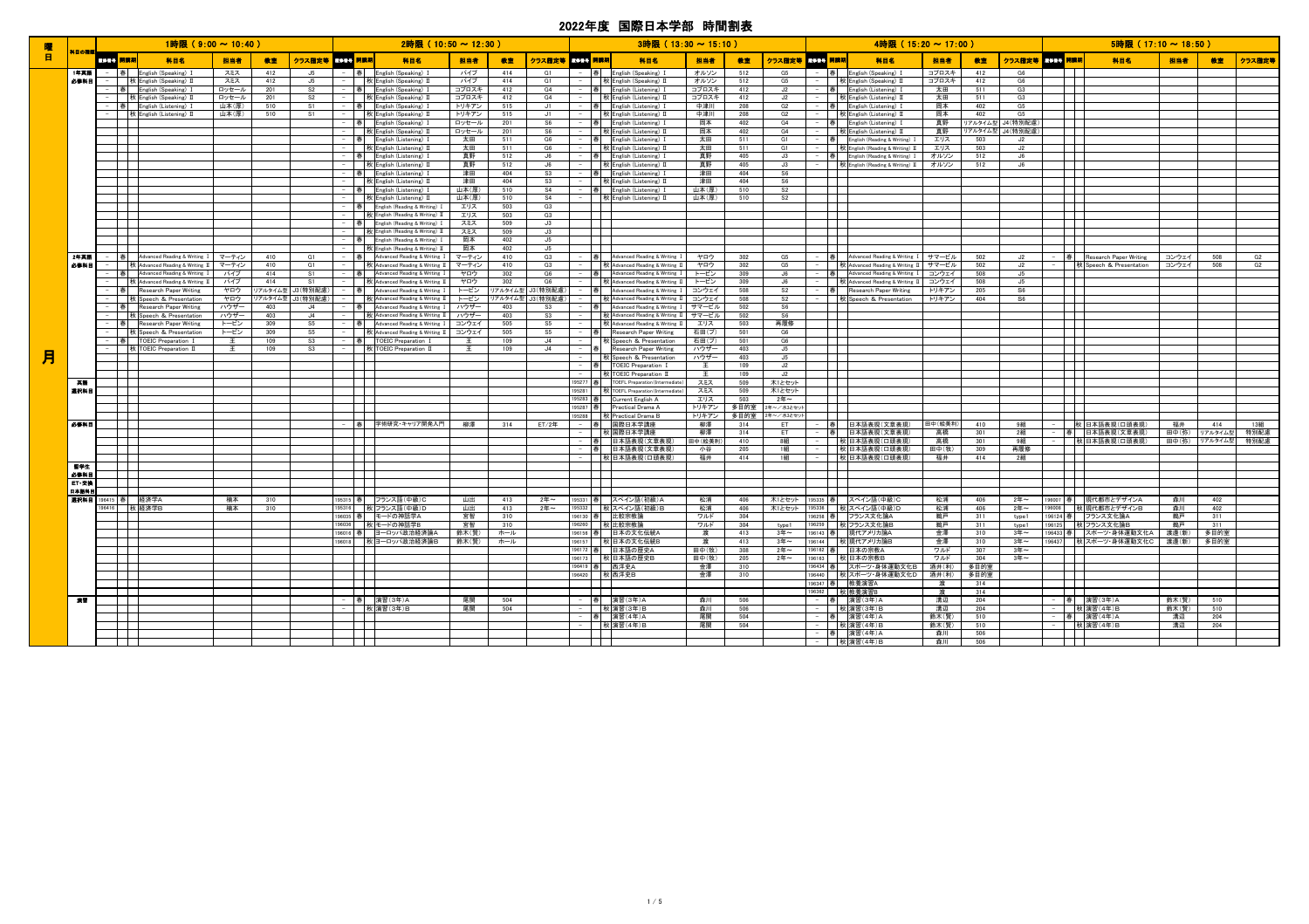| 曤              | 科目の種          |          | 1時限 (9:00~10:40)                                                                                                                                                                                                                               |                  |                |                                      |                    | 2時限 (10:50~12:30)                                                 |                |                    |                                  |   | 3時限 (13:30~15:10)                                                 |                |            |                       |                  | 4時限 (15:20~17:00)                                                   |                    |            |                    |                                      | 5時限 (17:10~18:50)                                  |                    |              |                   |
|----------------|---------------|----------|------------------------------------------------------------------------------------------------------------------------------------------------------------------------------------------------------------------------------------------------|------------------|----------------|--------------------------------------|--------------------|-------------------------------------------------------------------|----------------|--------------------|----------------------------------|---|-------------------------------------------------------------------|----------------|------------|-----------------------|------------------|---------------------------------------------------------------------|--------------------|------------|--------------------|--------------------------------------|----------------------------------------------------|--------------------|--------------|-------------------|
| $\blacksquare$ |               | 風俗音子 開講期 | 科目名                                                                                                                                                                                                                                            | 担当者              | 教室             | クラス指定等                               | 取体番号 開講期           | 科目名                                                               | 担当者            | 教室                 | クラス指定等 風惨骨子 開講期                  |   | 科目名                                                               | 担当者            | 教室         | クラス指定等 取参考 開講期        |                  | 科目名                                                                 | 担当者                | 教室         |                    | クラス指定等 風俗番子 開講期                      | 科目名                                                | 担当者                | 教室           | クラス指定等            |
|                | 1年英語<br>必修科目  | $-$      | - 春 English (Speaking) 1<br>秋 English (Speaking) II                                                                                                                                                                                            | マクロクリン<br>マクロクリン | 406<br>406     | G2<br>G2                             | 春                  | English (Speaking) I<br>秋 English (Speaking) II                   | ランギ<br>ランギ     | 404<br>404         | J6<br>J6                         |   |                                                                   |                |            |                       |                  | English (Reading & Writing) I<br>秋 English (Reading & Writing) II   | エリス<br>エリス         | 109<br>109 | G3<br>G3           |                                      |                                                    |                    |              |                   |
|                |               |          | - 春 English (Speaking) 1<br>  秋 English (Speaking) II                                                                                                                                                                                          | サトウ<br>サトウ       | 314<br>314     | S <sub>4</sub><br>S4                 | -  春               | English (Speaking) I<br>秋 English (Speaking) II                   | ガーサイド<br>ガーサイド | 405<br>405         | S1<br>S1                         |   |                                                                   |                |            |                       |                  | 春 English (Reading & Writing) I<br>秋 English (Reading & Writing) II | フインバーグ<br>フインバーグ   | 509<br>509 | G4<br>G4           |                                      |                                                    |                    |              |                   |
|                |               |          | -  春   English (Speaking) I                                                                                                                                                                                                                    | ガーサイド            | 405            | S5                                   |                    | -  春   English (Listening) I                                      | マッコイ           | 509                | J1                               |   |                                                                   |                |            |                       |                  | 春 English (Reading & Writing) I                                     | シア                 | 602        | S <sub>6</sub>     |                                      |                                                    |                    |              |                   |
|                |               |          | 秋 English (Speaking) II<br>-  春   English (Reading & Writing) I                                                                                                                                                                                | ガーサイド<br>リト      | 405<br>511     | S5<br>G5                             |                    | - 秋 English (Listening) II<br>- 春 English (Listening) I           | マッコイ<br>高岡     | 509<br>109         | J1<br>J5                         |   |                                                                   |                |            |                       |                  | 秋 English (Reading & Writing) II                                    | シア                 | 602        | S6                 |                                      |                                                    |                    |              |                   |
|                |               |          | 秋 English (Reading & Writing) II<br>- 春 English (Reading & Writing) I                                                                                                                                                                          | リト<br>マッコイ       | 511<br>509     | G5<br>S1                             |                    | 秋 English (Listening) II<br>English (Reading & Writing) I         | 高岡<br>リト       | 109<br>511         | $\mathsf{J}5$<br>G2              |   |                                                                   |                |            |                       |                  |                                                                     |                    |            |                    |                                      |                                                    |                    |              |                   |
|                |               |          | - 秋 English (Reading & Writing) II                                                                                                                                                                                                             | マッコイ             | 509            | S1                                   | -  春               | 秋 English (Reading & Writing) II                                  | リト             | 511                | G2                               |   |                                                                   |                |            |                       |                  | $\blacksquare$                                                      |                    |            |                    |                                      |                                                    |                    |              |                   |
|                |               |          |                                                                                                                                                                                                                                                |                  |                |                                      | -  春               | English (Reading & Writing) I<br>秋 English (Reading & Writing) II | 大矢<br>大矢       | リアルタイム型<br>リアルタイム型 | J4(特別配慮)<br>J4(特別配慮)             |   |                                                                   |                |            |                       |                  |                                                                     |                    |            |                    |                                      |                                                    |                    |              |                   |
|                |               |          | <u>a ma</u>                                                                                                                                                                                                                                    |                  |                |                                      |                    | English (Reading & Writing) I<br>秋 English (Reading & Writing) II | 大塚<br>大塚       | 501<br>501         | S5<br>S5                         |   |                                                                   |                |            |                       |                  | $\mathcal{L}$                                                       |                    |            |                    |                                      |                                                    |                    |              |                   |
|                | 2年英語          |          | 春 Advanced Reading & Writing I                                                                                                                                                                                                                 | エリス              | 201            | G4                                   |                    | Advanced Reading & Writing I                                      | ヤロウ            | 403                | G6                               | 春 | Advanced Reading & Writing I                                      | マッコイ           | 509        | G2                    |                  |                                                                     |                    |            |                    |                                      |                                                    |                    |              |                   |
|                | 必修科目          | $\sim$   | 秋 Advanced Reading & Writing II<br>-  春   Advanced Reading & Writing                                                                                                                                                                           | エリス<br>ヤロウ       | 201<br>403     | G4<br>G5                             | - 十春十              | 秋 Advanced Reading & Writing II<br>Research Paper Writing         | ヤロウ<br>マクロクリン  | 403<br>406         | G6<br>G4                         |   | 秋 Advanced Reading & Writing II<br>春 Advanced Reading & Writing I | マッコイ<br>シア     | 509<br>602 | G2<br>S <sub>4</sub>  |                  | $\mathbf{I}$                                                        |                    |            |                    |                                      |                                                    |                    |              |                   |
|                |               |          | 秋 Advanced Reading & Writing II<br>- 春 Research Paper Writing                                                                                                                                                                                  | ヤロウ<br>ハリソン      | 403<br>506     | G5<br>G1                             | 春                  | 秋 Speech & Presentation<br><b>Research Paper Writing</b>          | マクロクリン<br>ハリソン | 406<br>506         | G4<br>G5                         |   | 秋 Advanced Reading & Writing II<br>春 Research Paper Writing       | シア<br>サトウ      | 602<br>314 | S <sub>4</sub><br>J1  |                  |                                                                     |                    |            |                    |                                      |                                                    |                    |              |                   |
|                |               |          | 秋 Speech & Presentation<br>- 春 Research Paper Writing                                                                                                                                                                                          | ハリソン<br>ランギ      | 506<br>404     | G1<br>J6                             | 春                  | 一种<br>Speech & Presentation<br>Research Paper Writing             | ハリソン<br>サトウ    | 506<br>314         | G5<br>J2                         |   | 秋 Speech & Presentation<br>春 Research Paper Writing               | サトウ<br>ヤロウ     | 314        | J1<br>Jアルタイム型 J3(特別配慮 |                  |                                                                     |                    |            |                    |                                      |                                                    |                    |              |                   |
|                |               |          | 秋 Speech & Presentation                                                                                                                                                                                                                        | ランギ              | 404            | J6                                   |                    | Speech & Presentation<br>一秋                                       | サトウ            | 314                | J2                               |   | 秋 Speech & Presentation                                           | ヤロウ            |            | Jアルタイム型 J3(特別配慮       |                  |                                                                     |                    |            |                    |                                      |                                                    |                    |              |                   |
|                |               |          | -  春   TOEIC Preparation I<br>- 秋 TOEIC Preparation II                                                                                                                                                                                         | 廣森<br>シア         | 205<br>205     | J1<br>J1                             | -  春               | TOEIC Preparation I<br>OEIC Preparation II                        | 廣森<br>シア       | 205<br>205         | J6<br>J6                         |   | 春 Research Paper Writing<br>秋 Speech & Presentation               | ランギ<br>ランギ     | 404<br>404 | S2<br>S <sub>2</sub>  |                  |                                                                     |                    |            |                    |                                      |                                                    |                    |              |                   |
|                |               |          |                                                                                                                                                                                                                                                |                  |                |                                      | -  春               | TOEIC Preparation I<br>一种<br>TOEIC Preparation II                 | 安西<br>安西       | 512<br>512         | S <sub>2</sub><br>S <sub>2</sub> |   | 春 Research Paper Writing<br>秋 Speech & Presentation               | 高岡<br>高岡       | 109<br>109 | S3<br>S3              |                  |                                                                     |                    |            |                    |                                      |                                                    |                    |              |                   |
|                |               |          |                                                                                                                                                                                                                                                |                  |                |                                      |                    |                                                                   |                |                    |                                  |   | 春 TOEIC Preparation I                                             | 安西             | 410        | S1                    |                  |                                                                     |                    |            |                    |                                      |                                                    |                    |              |                   |
|                | 美語            |          | 95274 春 TOEFL Preparation (Advanced)                                                                                                                                                                                                           | ルーゲン             | 408            | 金2とセット                               | 95276 春            | <b>TOEFL Preparation (Intermediate)</b>                           | デイビス           | 202                | 金3とセット                           |   | -   秋 TOEIC Preparation II                                        | 安西             | 410        | S1                    |                  | 95275 春   TOEFL Preparation (Advanced)                              | ルーゲン               | 308        | 金1とセット             |                                      |                                                    |                    |              |                   |
|                | 温択科目          |          | 195279 秋 TOEFL Preparation (Advanced)<br>95278 春 TOEFL Preparation (Advanced)                                                                                                                                                                  | ルーゲン<br>デイビス     | 408<br>202     | 金2とセット<br>水2とセット                     | 95280<br>95289 春   | TOEFL Preparation (Intermediate)<br>一利<br>Literature Reading A    | デイビス<br>ルーゲン   | 202<br>408         | 金3とセット<br>2年~                    |   |                                                                   |                |            |                       |                  | 95285 秋 Integrated English A                                        | ルーゲン               | 308        | 2年~/金1とセッ          |                                      |                                                    |                    |              |                   |
|                | も寄草田          |          | 195286   秋 Integrated English B<br>-  春  ICTベーシック I                                                                                                                                                                                            | デイビス<br>崖        | 202<br>204     | 水2とセット                               |                    | 195291 秋 Literature Reading B                                     | ルーゲン           | 408                | 2年~                              |   | $\Box$<br>-  春  国際日本学講座                                           | 渡              | 302        | 1~7組                  |                  | - 春 Research Paper Writing                                          | ガーサイド              | 404        | ET                 |                                      |                                                    |                    |              |                   |
|                |               |          | - 秋ICTベーシック I                                                                                                                                                                                                                                  | 岸                | 204            |                                      |                    |                                                                   |                |                    |                                  |   | - 秋 国際日本学講座                                                       | 渡              | 302        | $8 - 14$ 組            |                  | 秋 Speech & Presentation                                             | ガーサイド              | 404        | ET                 |                                      |                                                    |                    |              |                   |
|                |               |          | $\mathbf{I}$                                                                                                                                                                                                                                   |                  |                |                                      |                    |                                                                   |                |                    |                                  |   | - 春 国際日本学講座<br>  秋  国際日本学講座                                       | 美濃部<br>美濃部     | 308<br>308 | 1~7組<br>8~14組         |                  |                                                                     |                    |            |                    |                                      |                                                    |                    |              |                   |
|                |               |          | an ing Kabupatèn Bag<br>$\mathcal{L}$                                                                                                                                                                                                          |                  |                |                                      |                    |                                                                   |                |                    |                                  |   | - 春 国際日本学講座<br>秋国際日本学講座                                           | 横田<br>横田       | 414<br>414 | 1~7組<br>8~14組         |                  | ┯                                                                   |                    |            |                    |                                      |                                                    |                    |              |                   |
|                |               |          | $\perp$                                                                                                                                                                                                                                        |                  |                |                                      |                    |                                                                   |                |                    |                                  |   | 春 国際日本学講座<br>秋国際日本学講座                                             | 小笠原<br>小笠原     | 301<br>301 | 1~7組<br>$8 - 14$ 組    |                  |                                                                     |                    |            |                    |                                      |                                                    |                    |              |                   |
|                |               |          |                                                                                                                                                                                                                                                |                  |                |                                      |                    |                                                                   |                |                    |                                  |   | 春 国際日本学講座                                                         | 呉              | 508        | 1~7組                  |                  |                                                                     |                    |            |                    |                                      |                                                    |                    |              |                   |
|                |               |          | and the state<br>$\mathbf{I}$                                                                                                                                                                                                                  |                  |                |                                      |                    |                                                                   |                |                    |                                  |   | 秋 国際日本学講座<br>春 国際日本学講座                                            | 呉<br>大矢        | 508<br>309 | $8 - 14$ 組<br>1~7組    |                  | $\mathbf{I}$                                                        |                    |            |                    |                                      |                                                    |                    |              |                   |
|                |               |          | $\mathcal{L}$<br>T                                                                                                                                                                                                                             |                  |                |                                      |                    |                                                                   |                |                    |                                  |   | - 秋国際日本学講座<br> 春  ICTベーシック I                                      | 大矢<br>岸        | 309<br>204 | $8 - 14$ 組            |                  |                                                                     |                    |            |                    |                                      |                                                    |                    |              |                   |
|                | 留学生           |          | $\mathbf{1}$                                                                                                                                                                                                                                   |                  |                |                                      |                    |                                                                   |                |                    |                                  |   | -    秋 ICTベーシック I                                                 | 岸              | 204        |                       |                  | 春  上級日本語(文章表現)                                                      | 安高                 | 204        | Aクラス               |                                      | │春│ │上級日本語(文章表現)Ⅰ │                                | 安高                 | 204          | Bクラス              |
| 火              | 必修科目<br>ET 交换 |          | -  春  初級日本語(総合)                                                                                                                                                                                                                                | 徐                | リアルタイム型        | ET·交換                                | - 十春十              | 中上級日本語(総合)                                                        | 林              | 503                | ET・交換                            |   |                                                                   |                |            |                       |                  | 秋 上級日本語(文章表現)<br>195509 春   総合日本語A                                  | 安高                 | 204<br>514 | Aクラス<br>※留学生も履修    |                                      | ┃ 秋 上級日本語(文章表現)Ⅱ ┃                                 | 安高                 | 204          | Bクラス              |
|                | 日本語科目         | $\sim$   | 秋 初級日本語(総合)                                                                                                                                                                                                                                    | 徐                | 514            | ET·交換                                |                    | 秋 中上級日本語(総合)                                                      | 林              | 503                | ET・交換                            |   |                                                                   |                |            |                       |                  | 195511   秋 専門日本語入門A                                                 | 自見<br>自見           | 514        | ※留学生も履修?           |                                      |                                                    |                    |              |                   |
|                |               |          | 春 中級日本語(総合)<br>- 秋中級日本語(総合                                                                                                                                                                                                                     | 林<br>林           | リアルタイム型<br>502 | ET・交換<br>ET·交換                       | -  春               | 中上級日本語(総合)                                                        | 林              | 503                | ET・交換                            |   |                                                                   |                |            |                       |                  |                                                                     |                    |            |                    |                                      |                                                    |                    |              |                   |
|                | 選択科目          |          | 195321 春 中国語(初級) A<br>95322   秋 中国語(初級)E                                                                                                                                                                                                       | 石黒<br>石黒         | 510<br>510     | 金1とセット<br>金1とセット                     | 95311 春<br>95312   | フランス語(初級)A<br>│秋 フランス語(初級)B                                       | 小谷(奈)<br>小谷(奈) | 208<br>208         | 金3とセット<br>金3とセット                 |   | 195313 春   フランス語 (中級)A<br>195314   秋 フランス語 (中級)B                  | 小谷(奈)<br>小谷(奈) | 502<br>502 | 2年~<br>2年~            |                  | 195301   春   【ドイツ語(初級)A<br>95302 秋ドイツ語(初級)B                         | 森<br>森             | 508<br>508 | 木3とセット<br>木3とセット   | 95303 春                              | ドイツ語(中級)A<br>95304   秋ドイツ語(中級)日                    | 森<br>森             | 508<br>508   | 2年~<br>2年~        |
|                |               |          | 196194   F1 舞台芸術論A                                                                                                                                                                                                                             | 萩原               | 308            | type1/金3とセッ                          |                    | 195323 春 中国語(中級)A                                                 | 石黒             | 410                | 2年~                              |   | 195341 春 韓国語(初級)A                                                 | 崔              | 405        | 金3とセット                |                  | 195342 春 韓国語(初級)A                                                   | 崔                  | 405        | 金4とセット             | 96078  春                             | ホスピタリティ・マネジメント論A                                   | 金振晩                | 310          |                   |
|                |               |          | 196195   F2 舞台芸術論B<br>96045 春 ツーリズム・マネジメントA                                                                                                                                                                                                    | 萩原<br>佐藤郁        | 308<br>ホール     | ype1/金3とセッ                           | 96009 春            | 195324 秋 中国語(中級)B<br>日本漫画史A                                       | 石黒<br>宮本       | 410<br>402         | 2年~<br>2年~                       |   | 195343 秋 韓国語(初級)B<br> 95345  春  韓国語(中級)A                          | 崔<br>李         | 405<br>513 | 金3とセット<br>2年~         |                  | 195344     秋   韓国語(初級) B<br>95347 春 韓国語(中級)C                        | 崔<br>李             | 405<br>513 | 金4とセット<br>2年~      | 196079<br>96055                      | 秋木スピタリティ・マネジメント論B<br>F2 日本のジャーナリズムB                | 金振晚<br>酒井信         | 310<br>510   | 3年~/火4とセット        |
|                |               |          | 96046 秋 ツーリズム・マネジメントB<br>96230 春 ホスピタリティ・マネジメント論A                                                                                                                                                                                              | 佐藤郁<br>クエク       | ホール<br>310     | type1                                | 96024<br>196037 春  | 秋日本漫画史B<br>日本社会システム論A                                             | 宮本<br>鈴木(賢)    | 402<br>ホール         | $24 = -$<br>type2                |   | 195346 秋 韓国語 (中級) B<br>196209 春 ツーリズム・マネジメントA                     | 李<br>佐藤郁       | 513<br>ホール | $24 -$<br>type1       | 195348<br>196055 | 秋 韓国語(中級)D<br>F2 日本のジャーナリズムB                                        | 李<br>酒井信           | 513<br>510 | $2$ 年~<br>3年~/火5とセ | 196196 春<br>196197                   | 日本の政治A<br>秋 日本の政治B                                 | ヴァシリューク<br>ヴァシリューク | 408<br>408   | type1<br>type1    |
|                |               | 96231    | 秋木スピタリティ・マネジメント論B<br>96052 春 テクノロジーと日本社会A                                                                                                                                                                                                      | クエク<br>田中(絵麻)    | 310<br>307     | type1                                | 196039<br>196275 春 | 秋 日本社会システム論B<br>日本映画文化論A                                          | 鈴木(賢)<br>シェアマン | ホール<br>411         | type2<br>type $1/3 = \sim$       |   | 196210 秋ツーリズム・マネジメントB<br>196545 春 杜会学A                            | 佐藤郁<br>師井      | ホール<br>408 | type1<br>type1        | 196235           | 196234 春 国際関係論A<br>秋 国際関係論B                                         | ヴァシリューク<br>ヴァシリューク | 408<br>408 | type1<br>type1     | 96272 S                              | 日本表象文化論A<br>日本表象文化論B                               | 真嶋<br>中村           | ホール<br>302   | 火4とセット<br>type1   |
|                |               |          | 96053 秋 テクノロジーと日本社会B                                                                                                                                                                                                                           | 田中(絵麻)           | 307            |                                      | 96139  春           | イスラーム史A                                                           | 園              | 312                | 3年~                              |   | 196546 秋 社会学B                                                     | 師井             | 408        | type1                 |                  | 196272 S1 日本表象文化論A                                                  | 眞嶋                 | ホール        | 火5とセット             | 196148 S1                            | 近現代日本文学A                                           | 小谷(瑛)              | 414          | 2年~/火4とセット        |
|                |               |          | 96211 春 日本のビジネス文化A<br>96212 秋 日本のビジネス文化B                                                                                                                                                                                                       | 小笠原<br>小笠原       | 508<br>508     | type1/2年~<br>type $1/2$ 年~           | 196140<br>196426 春 | ■秋 イスラーム史B<br>地理学A                                                | 奧<br>鳴橋        | 312<br>307         | $34 -$<br>火1とは別クラス               |   | 96559 春  国際日本学実践科目C<br>196561 秋 国際日本学実践科目D                        | クエク<br>クエク     | 201<br>201 | type1<br>type1        | 96271 春          | 日本表象文化論A<br>196148 S1 近現代日本文学A                                      | 中村<br>小谷(瑛)        | 302<br>414 | type1<br>2年~/火5とセ  | 196149 S<br>96155                    | │近現代日本文学B<br>秋 江戸学B                                | 小谷(瑛)<br>渡         | 414<br>403   | 2年~/火4とセット<br>3年~ |
|                |               |          | 196238 春 日本的流通システム論A<br>96239  秋 日本的流通システム論B                                                                                                                                                                                                   | 戸田<br>戸田         | 208<br>208     | type1/2年~<br>type1/2年~               |                    | 196428 秋 地理学B<br>96453 春  国際日本学実践科日A                              | 鳴橋<br>山脇       | 307<br>601         |                                  |   | 火1とは別クラス 196352 春 教養演習A<br>96368   秋   教養演習B                      | 瀬川<br>瀬川       | 503<br>503 |                       |                  | 196149 S2 近現代日本文学B<br>96164 F1 日本語学A                                | 小谷(瑛)<br>田中(牧)     | 414<br>414 | 2年~/火5とセッ          | 196164<br>火5とセット   196165   F2 日本語学B | F1 日本語学A                                           | 田中(牧)<br>田中(牧)     | 414<br>414   | 火4とセット<br>火4とセット  |
|                |               |          | 96093 春 多文化共生論<br>196255 秋 移民政策論                                                                                                                                                                                                               | 山脇<br>山脇         | 515<br>515     | type $2\angle 34 \sim$               |                    | 196145 春 武道文化論A<br>196146 秋 武道文化論B                                | 長尾<br>長尾       | 510<br>510         |                                  |   | 196359 春 教養演習A<br>196374 秋 教養演習B                                  | 金ゼンマ<br>金ゼンマ   | 512<br>512 |                       |                  | 196165 F2 日本語学B<br>196341     F1 社会連携科目D(丸井)                        | 田中(牧)<br>酒井(信)     | 414<br>510 | 火5とセット<br>火5とセット   |                                      | 196339 春 社会連携科目A(ホスピタリティ)<br>196341 F1 社会連携科目D(丸井) | クエク<br>酒井(信)       | 516<br>510   | 火4とセット            |
|                |               |          | 196098 春 国際教育交流論A                                                                                                                                                                                                                              | 小林               | リアルタイム型        |                                      |                    | 196216 春   テクノロジーと日本社会A   田中(絵麻)                                  |                | 412                | type1                            |   |                                                                   |                |            |                       |                  |                                                                     |                    |            |                    |                                      |                                                    |                    |              |                   |
|                |               |          | 196099   秋 国際教育交流論B<br>196118 S1 日本とドイツA                                                                                                                                                                                                       | 小林<br>萩原         | リアルタイム型<br>308 | 金3とセット                               |                    | 96217    秋 テクノロジーと日本社会B   田中(絵麻)<br>196348 春 教養演習A                | 小笠原            | 204<br>504         | type1                            |   |                                                                   |                |            |                       |                  | $\mathbf{I}$                                                        |                    |            |                    |                                      |                                                    |                    |              |                   |
|                |               |          | 196119 S2 日本とドイツB<br>196122 春   映画史概論A                                                                                                                                                                                                         | 萩原<br>瀬川         | 308<br>516     | 金3とセット                               |                    | 196363 秋 教養演習B<br>196360 春 教養演習A                                  | 小笠原<br>戸田      | 504<br>305         |                                  |   | $\mathbf{I}$                                                      |                |            |                       |                  | $\mathbf{I}$<br>$\mathbf{I}$                                        |                    |            |                    |                                      |                                                    |                    |              |                   |
|                |               |          | 196123 秋 映画史概論B<br>196168 春 日本語教育学(語彙)A                                                                                                                                                                                                        | 瀬川<br>小森         | 516<br>410     |                                      | 196375             | 秋教養演習B                                                            | 戸田             | 305                |                                  |   |                                                                   |                |            |                       |                  | ╂                                                                   |                    |            |                    |                                      |                                                    |                    |              |                   |
|                |               |          | 196169 秋日本語教育学(語彙)B                                                                                                                                                                                                                            | 小森               | 410            |                                      |                    |                                                                   |                |                    |                                  |   |                                                                   |                |            |                       |                  |                                                                     |                    |            |                    |                                      |                                                    |                    |              |                   |
|                |               |          | 196285 春   英語学A<br>196286 秋 英語学B                                                                                                                                                                                                               | 大矢<br>大矢         | 312<br>312     | type $1/3$ 年~<br>type $1/34 \approx$ |                    |                                                                   |                |                    |                                  |   |                                                                   |                |            |                       |                  | $\mathcal{L}_{\rm{max}}$<br>$\mathbf{I}$                            |                    |            |                    |                                      |                                                    |                    |              |                   |
|                |               |          | 196425 春   地理学A<br>196427 秋 地理学B                                                                                                                                                                                                               | 鳴橋<br>鳴橋         | 402<br>402     | 火2とは別クラン<br>火2とは別クラン                 |                    |                                                                   |                |                    |                                  |   | $\mathbf{I}$<br>- 1 - 1                                           |                |            |                       |                  | $\mathbf{I}$<br><b>Contract</b>                                     |                    |            |                    |                                      |                                                    |                    |              |                   |
|                |               |          | 196555 春 人類学A                                                                                                                                                                                                                                  | 堀口               | 412            | type1                                |                    | I I                                                               |                |                    |                                  |   |                                                                   |                |            |                       |                  | ┯                                                                   |                    |            |                    | TТ                                   |                                                    |                    |              |                   |
|                | 演習            |          | - 春 演習(3年)A<br>- 秋演習(3年)B                                                                                                                                                                                                                      | 金<br>金           | 513<br>513     |                                      |                    | 春 演習(4年)A<br>秋 演習(4年) B                                           | ⇔<br>金         | 513<br>513         |                                  |   | - 春 演習(3年)A<br>- 秋演習(3年)B                                         | 小森<br>小森       | 313<br>313 |                       |                  | -  春   演習(3年)A<br>- 秋演習(3年)B                                        | 渡<br>渡             | 305<br>305 |                    |                                      | -  春  演習(4年)A<br>- 秋 演習(4年)B                       | 横田<br>横田           | 512<br>512   |                   |
|                |               |          | $\blacksquare$<br>$\mathbf{1}$                                                                                                                                                                                                                 |                  |                |                                      |                    |                                                                   |                |                    |                                  |   | 春 演習(3年)A<br>   秋 演習(3年)B                                         | 小林<br>小林       | 505<br>505 |                       |                  | - 春 演習(3年)A<br>-    秋 演習(3年)B                                       | 横田<br>横田           | 512<br>512 |                    |                                      | - 春 演習(4年)A<br>- 春 演習(4年)B                         | 藤本<br>藤本           | 1302<br>1302 |                   |
|                |               |          | <b>The Contract of the Contract of the Contract of the Contract of the Contract of the Contract of the Contract of the Contract of the Contract of the Contract of the Contract of the Contract of the Contract of the Contract </b><br>$\Box$ |                  |                |                                      |                    |                                                                   |                |                    |                                  |   | $\Box$                                                            |                |            |                       |                  | - 春 演習(3年)A<br>-   秋 演習(3年)B                                        | 小笠原<br>小笠原         | 314<br>314 |                    |                                      | - 春 演習(3年)A<br>-    秋 演習(3年)B                      | 宮本<br>宮本           | 502<br>502   |                   |
|                |               |          | ┱                                                                                                                                                                                                                                              |                  |                |                                      |                    |                                                                   |                |                    |                                  |   |                                                                   |                |            |                       |                  | - 春 演習(3年)A                                                         | 呉                  | 501<br>501 |                    |                                      | - 春 演習(4年)A                                        | 大矢                 | 513          |                   |
|                |               |          |                                                                                                                                                                                                                                                |                  |                |                                      |                    |                                                                   |                |                    |                                  |   |                                                                   |                |            |                       |                  | - 秋 演習(3年)B<br>- 春 演習(4年)A                                          | 呉<br>瀬川            | 503        |                    |                                      | - 秋 演習(4年)B<br>6時限 (19:00~20:40)                   | 大矢                 | 513          |                   |
|                |               |          | and the state<br><b>Contract Contract Street</b>                                                                                                                                                                                               |                  |                |                                      |                    |                                                                   |                |                    |                                  |   | $\mathbf{I}$                                                      |                |            |                       |                  | -     秋 演習(4年) B<br>- 春 演習(4年)A                                     | 瀬川<br>小森           | 503<br>313 |                    | ■ 第二】 開講期                            | 科目名                                                | 担当者                | 教室           | クラス指定等            |
|                |               |          | <b>TITLE</b><br>$\top$ $\top$                                                                                                                                                                                                                  |                  |                |                                      |                    |                                                                   |                |                    |                                  |   | $\blacksquare$<br><b>TITLE</b>                                    |                |            |                       |                  | -    秋 演習(4年) B<br>- 春 演習(4年)A                                      | 小森<br>小林           | 313<br>505 |                    |                                      | -  春  演習(4年)A                                      | 眞嶋                 | 509          |                   |
|                |               |          | ┯                                                                                                                                                                                                                                              |                  |                |                                      |                    |                                                                   |                |                    |                                  |   | mп                                                                |                |            |                       |                  | - 秋 演習(4年)B                                                         |                    | 小林 505     |                    | T                                    |                                                    |                    |              |                   |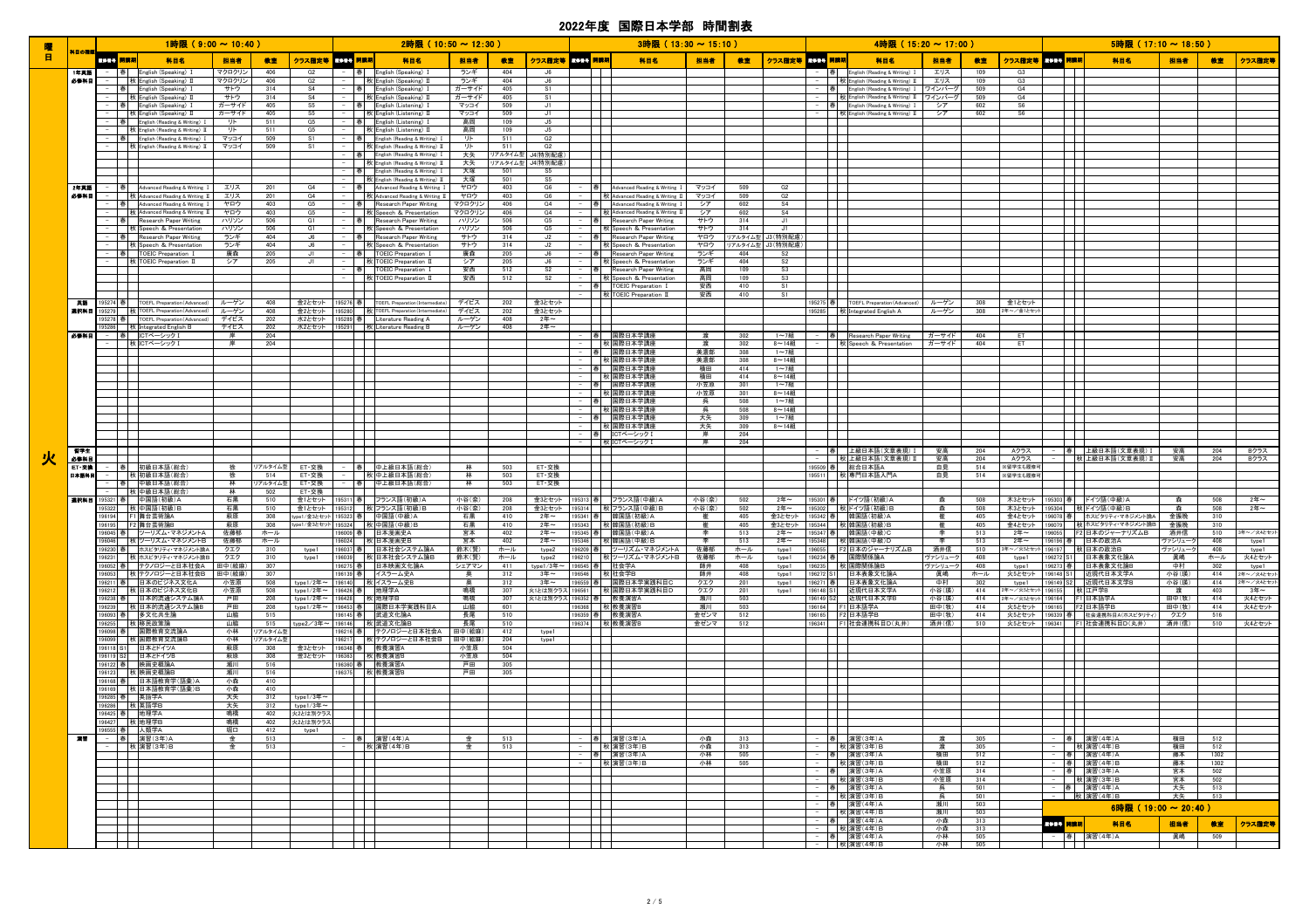|    |              |                       | 1時限 (9:00 ~ 10:40 )                                                       |                                |            |                      |              | $2$ 時限 (10:50 ~ 12:30 )                                                             |                                       |                                        |          | $3$ 時限(13:30 ~ 15:10)                                                     |                |             |                                   |                                                                                                                               |                                                       | $4$ 時限 (15:20 ~ 17:00 ) |              |                                  |                                                                                                                                                                                                                                      | $5$ 時限 (17:10 ~ 18:50)                                                           |                    |            |                    |
|----|--------------|-----------------------|---------------------------------------------------------------------------|--------------------------------|------------|----------------------|--------------|-------------------------------------------------------------------------------------|---------------------------------------|----------------------------------------|----------|---------------------------------------------------------------------------|----------------|-------------|-----------------------------------|-------------------------------------------------------------------------------------------------------------------------------|-------------------------------------------------------|-------------------------|--------------|----------------------------------|--------------------------------------------------------------------------------------------------------------------------------------------------------------------------------------------------------------------------------------|----------------------------------------------------------------------------------|--------------------|------------|--------------------|
| 曜日 | 製画の製         | 風俗愛子 <mark>開講期</mark> | 科目名                                                                       | 担当者                            | 教室         | クラス指定等 黒#骨号 開講期      |              | 科目名                                                                                 | 担当者<br>教室                             | クラス指定等 風惨者 開講期                         |          | 科目名                                                                       | 担当者            | 教室          | クラス指定等 尿### 開講期                   |                                                                                                                               | 科目名                                                   | 担当者                     | 微室           |                                  | クラス指定等 風俗番号 開講期                                                                                                                                                                                                                      | 科目名                                                                              | 担当者                | 教室         | クラス指定等             |
|    | 1年美語         |                       | - 春 English (Speaking) I                                                  | パイプ                            | 308        | G1                   |              | -  春   English (Speaking) I                                                         | コプロスキ<br>404                          | G6                                     |          | English (Speaking) I<br> 春                                                | リト             | 109         | G3                                |                                                                                                                               | 春 English (Speaking) I                                | コプロスキ                   | 404          | G4                               |                                                                                                                                                                                                                                      |                                                                                  |                    |            |                    |
|    | 必修科目         |                       | - 秋 English (Speaking) II                                                 | パイプ                            | 308        | G1                   |              | 秋 English (Speaking) II                                                             | コプロスキ<br>404                          | G6                                     |          | 秋 English (Speaking) II                                                   | リト             | 109         | G3                                |                                                                                                                               | 秋 English (Speaking) II                               | コプロスキ                   | 404          | G4                               |                                                                                                                                                                                                                                      |                                                                                  |                    |            |                    |
|    |              |                       | 春 English (Speaking) I<br>秋 English (Speaking) II                         | ピアソン<br>ピアソン                   | 309<br>309 | J3<br>J3             |              | 春 English (Speaking) I<br>秋 English (Speaking) II                                   | ワインバーグリアルタイム型<br>ワインバーグ<br>リアルタイム型    | J4(特別配慮)<br>J4(特別配慮)                   |          | 春 English (Speaking) I<br>秋 English (Speaking) II                         | ガーサイド<br>ガーサイド | 405<br>405  | S5<br>S5                          |                                                                                                                               | 春 English (Listening) I<br>秋 English (Listening) II   | 山本(厚)<br>山本(厚)          | 301<br>301   | S <sub>4</sub><br>S <sub>4</sub> | $\blacksquare$<br>$\blacksquare$                                                                                                                                                                                                     |                                                                                  |                    |            |                    |
|    |              |                       | - 春 English (Speaking) I                                                  | ランギ                            | 409        | J6                   |              | 春 English (Speaking) I                                                              | 509<br>トリキアン                          | J1                                     |          | - 春 English (Listening) I                                                 | コプロスキ          | 404         | J2                                |                                                                                                                               |                                                       |                         |              |                                  |                                                                                                                                                                                                                                      |                                                                                  |                    |            |                    |
|    |              |                       | 秋 English (Speaking) II                                                   | ランギ                            | 409        | J6                   |              | 秋 English (Speaking) II                                                             | トリキアン<br>509                          | J1                                     |          | 秋 English (Listening) II                                                  | コプロスキ          | 404         | J2                                |                                                                                                                               |                                                       |                         |              |                                  |                                                                                                                                                                                                                                      |                                                                                  |                    |            |                    |
|    |              |                       | -  春   English (Speaking) I<br>- 秋 English (Speaking) II                  | $\sim$ $\sim$<br>$\sim$ $\sim$ | 403<br>403 | S3<br>S3             | $\sim$       | -  春   English (Speaking) I<br>秋 English (Speaking) II                              | リト<br>109<br>リト<br>109                | J2<br>J2                               |          | 春 English (Listening) I<br>秋 English (Listening) II                       | 山本(厚)<br>山本(厚) | 301<br>301  | S <sub>2</sub><br>S <sub>2</sub>  |                                                                                                                               |                                                       |                         |              |                                  |                                                                                                                                                                                                                                      |                                                                                  |                    |            |                    |
|    |              |                       | -  春   English (Reading & Writing) I                                      | ハイン                            | 410        | G6                   |              | -  春   English (Listening) I                                                        | 山本(厚)<br>406                          | S1                                     |          | 春  English (Reading & Writing) I ワインバーク                                   |                | 411         | G4                                | $\mathbf{I}$                                                                                                                  |                                                       |                         |              |                                  | $\blacksquare$                                                                                                                                                                                                                       |                                                                                  |                    |            |                    |
|    |              |                       | -   秋 English (Reading & Writing) II<br>- 春 English (Reading & Writing) I | ハイン<br>エリス                     | 410<br>201 | G6<br>J2             |              | -   秋 English (Listening) II<br>- 春 English (Listening) I                           | 山本(厚)<br>406<br>ピアソン<br>309           | - S1<br>S5                             |          | 秋 English (Reading & Writing) Ⅱ フインバーグ<br>春 English (Reading & Writing) I | ピアソン           | 411<br>510  | G4<br>J1                          | a ka<br><b>The Contract of the Contract of the Contract of the Contract of the Contract of the Contract of the Contract o</b> |                                                       |                         |              |                                  | $\mathbf{1}$<br>$\mathbf{1}$                                                                                                                                                                                                         |                                                                                  |                    |            |                    |
|    |              |                       | -   秋 English (Reading & Writing) II                                      | エリス                            | 201        | J2                   |              | - 秋 English (Listening) II                                                          | ピアソン<br>309                           | S5                                     |          | 秋 English (Reading & Writing) II                                          | ピアソン           | 510         | J1                                | $\mathbf{I}$                                                                                                                  |                                                       |                         |              |                                  | $\mathbf{1}$                                                                                                                                                                                                                         |                                                                                  |                    |            |                    |
|    |              |                       |                                                                           |                                |            |                      |              | - 春 English (Reading & Writing) I<br>-   秋 English (Reading & Writing) II           | $\sim$ $\sim$<br>403<br>$\sim$<br>403 | S <sub>2</sub><br>S <sub>2</sub>       |          | 春 English (Reading & Writing) I<br>秋 English (Reading & Writing) Ⅱ パリッシュ  | パリッシュ          | 513         | S <sub>4</sub><br>S <sub>4</sub>  | <b>The Contract of the Contract of the Contract of the Contract of the Contract of the Contract of the Contract o</b>         |                                                       |                         |              |                                  | $\mathcal{L}$<br>$\mathbf{J}$                                                                                                                                                                                                        |                                                                                  |                    |            |                    |
|    |              |                       |                                                                           |                                |            |                      |              | 春 English (Reading & Writing) I                                                     | パリッシュ<br>513                          | S3                                     |          |                                                                           |                | 513         |                                   |                                                                                                                               |                                                       |                         |              |                                  |                                                                                                                                                                                                                                      |                                                                                  |                    |            |                    |
|    |              |                       | -  春 │ │ Advanced Reading & Writing Ⅰ │ マーティン                             |                                |            |                      |              | 秋 English (Reading & Writing) II                                                    | パリッシュ<br>513                          | S3                                     |          |                                                                           |                |             |                                   |                                                                                                                               |                                                       |                         |              |                                  |                                                                                                                                                                                                                                      |                                                                                  |                    |            |                    |
|    | 2年支票<br>必修科目 |                       | 秋 Advanced Reading & Writing II マーティン                                     |                                | 412<br>412 | G3<br>G3             |              | -  春  Advanced Reading & Writing I   マーティン<br>秋 Advanced Reading & Writing II マーティン | 412<br>412                            | G1<br>G1                               |          | -  春  Advanced Reading & Writing I  <br>秋 Advanced Reading & Writing II   | エリス<br>エリス     | 201<br>201  | G4<br>G4                          |                                                                                                                               | 春   Research Paper Writing<br>秋 Speech & Presentation | ガーサイド<br>ガーサイド          | 410<br>410   | G3<br>G3                         |                                                                                                                                                                                                                                      | 春  Advanced Reading & Writing I ワインバーグ<br>秋 Advanced Reading & Writing II ワインバーグ |                    | 410<br>410 | J1<br>J1           |
|    |              |                       | - 春 Advanced Reading & Writing I ワインバーグ                                   |                                | 411        | J4                   |              | 春 Advanced Reading & Writing I                                                      | パイプ<br>308                            | S1                                     |          | 春 Research Paper Writing                                                  | ランギ            | 409         | J6                                |                                                                                                                               | 春 Research Paper Writing                              | トリキアン                   | 206          | S6                               |                                                                                                                                                                                                                                      |                                                                                  |                    |            |                    |
|    |              |                       | - 秋 Advanced Reading & Writing II ワインバーグ<br>-  春   Research Paper Writing | パリッシュ                          | 411<br>513 | J4<br>S1             |              | 秋 Advanced Reading & Writing II<br>秋 Advanced Reading & Writing II                  | パイプ<br>308<br>エリス<br>201              | S1<br>再履修                              |          | 秋 Speech & Presentation<br>春 Research Paper Writing                       | ランギ<br>デイビス    | 409<br>202  | J6<br>S4                          |                                                                                                                               | 秋 Speech & Presentation<br>春   TOEIC Preparation I    | トリキアン<br>生越             | 208<br>205   | S6<br>S <sub>4</sub>             | - 1<br>$\blacksquare$                                                                                                                                                                                                                |                                                                                  |                    |            |                    |
|    |              |                       | 秋 Speech & Presentation                                                   | パリッシュ                          | 513        | S1                   |              | - 春 Research Paper Writing                                                          | ランギ<br>409                            | S <sub>2</sub>                         |          | 秋 Speech & Presentation                                                   | デイビス           | 202         | S4                                |                                                                                                                               | 秋 TOEIC Preparation II                                | 生越                      | 205          | S <sub>4</sub>                   | $\mathbf{I}$                                                                                                                                                                                                                         |                                                                                  |                    |            |                    |
|    |              |                       | 春 Research Paper Writing                                                  | デイビス                           | 511        | 再履修                  |              | - 秋 Speech & Presentation                                                           | ランギ<br>409<br>リアルタイム型                 | S <sub>2</sub><br>J3(特別配慮              |          | 春 TOEIC Preparation I<br>秋 TOEIC Preparation II                           | 生越             | 205         | S6                                |                                                                                                                               |                                                       |                         |              |                                  | $\Box$                                                                                                                                                                                                                               |                                                                                  |                    |            |                    |
|    |              |                       |                                                                           |                                |            |                      |              | 春   TOEIC Preparation I<br>-   秋 TOEIC Preparation II                               | 生越<br>生越<br>リアルタイム型                   | J3(特別配慮)                               |          |                                                                           | 生越             | 205         | S6                                |                                                                                                                               |                                                       |                         |              |                                  | $\mathbf{I}$                                                                                                                                                                                                                         |                                                                                  |                    |            |                    |
|    | 英語           |                       | 195271 秋 Academic Writing                                                 | デイビス                           | 511        | 2年~                  |              | 195278 春   TOEFL Preparation (Advanced)                                             | デイビス<br>511                           | 火1とセット                                 |          | 195287 春 Practical Drama A                                                | トリキアン          |             | 多目的室 2年~/月3とセッ                    | <b>The Contract of the Contract of the Contract of the Contract of the Contract of the Contract of the Contract o</b>         |                                                       |                         |              |                                  | $\mathbf{I}$                                                                                                                                                                                                                         |                                                                                  |                    |            |                    |
|    | 温沢科目         |                       |                                                                           |                                |            |                      |              | 195286 秋 Integrated English B<br>195284 春 Current English B                         | デイビス<br>511<br>エリス<br>201             | 火1とセット<br>2年~                          |          | 195288 秋 Practical Drama B                                                | トリキアン          | 多目的室        | 2年~/月3とセッ                         |                                                                                                                               |                                                       |                         |              |                                  | $\blacksquare$                                                                                                                                                                                                                       |                                                                                  |                    |            |                    |
|    | 必修科目         |                       |                                                                           |                                |            |                      |              |                                                                                     |                                       |                                        |          | 秋 日本語表現(口頭表現                                                              | 高達             | 308         | 12組                               |                                                                                                                               |                                                       |                         |              |                                  | $\blacksquare$                                                                                                                                                                                                                       |                                                                                  |                    |            |                    |
|    | 留学生          |                       | and the state                                                             |                                |            |                      | $\mathbf{1}$ |                                                                                     |                                       |                                        |          | -  春   上級日本語(聴解) I                                                        | 自見             | 412         | Aクラス                              | $\mathbf{1}$                                                                                                                  | 春  上級日本語(聴解) I                                        | 自見                      | 412          | Bクラス                             | and the state                                                                                                                                                                                                                        | - 春 上級日本語(口頭表現) I                                                                | 井田                 | 411        | Bクラス               |
|    | 必修科目         |                       |                                                                           |                                |            |                      |              |                                                                                     |                                       |                                        |          | 秋 上級日本語(読解) II                                                            | 自見             | 412         | Aクラス                              |                                                                                                                               | 秋 上級日本語(読解)Ⅱ                                          | 自見                      | 412          | Bクラス                             |                                                                                                                                                                                                                                      | ┃秋┃上級日本語(口頭表現)Ⅱ ┃                                                                | 井田                 | 411        | Bクラス               |
|    |              |                       |                                                                           |                                |            |                      |              |                                                                                     |                                       |                                        |          |                                                                           |                |             |                                   |                                                                                                                               | 春 上級日本語(口頭表現)                                         | 井田                      | 411<br>411   | Aクラス<br>Aクラス                     |                                                                                                                                                                                                                                      |                                                                                  |                    |            |                    |
|    | ET·交换        |                       | │春│ │Introductory Japanese(General)│ 渡辺(晴) │リアルタイム型│ ET•交換                |                                |            |                      |              | -  春  中級入門日本語(総合)                                                                   | 武内 リアルタイム型                            | ET・交換                                  |          |                                                                           |                |             |                                   |                                                                                                                               | 秋 上級日本語(口頭表現) II                                      | 井田                      |              |                                  | and the state of the state of the<br>$\mathbf{1}$                                                                                                                                                                                    |                                                                                  |                    |            |                    |
|    | 日本語科目        |                       | 秋 Introductory Japanese(General) 渡辺(晴)                                    |                                | 505        | ET・交換                |              | - ┃ ┃秋┃中級入門日本語(総合)                                                                  | 武内<br>501                             | ET·交換                                  |          |                                                                           |                |             |                                   |                                                                                                                               |                                                       |                         |              |                                  | $\blacksquare$                                                                                                                                                                                                                       |                                                                                  |                    |            |                    |
|    |              |                       |                                                                           |                                |            |                      |              | - 【春】【上級入門日本語(総合)<br>-     秋 上級入門日本語(総合)                                            | 奥原<br>リアルタイム型<br>奧原<br>512            | ET・交換<br>ET·交换                         |          |                                                                           |                |             |                                   | $\mathbf{I}$<br>$\mathbf{r}$                                                                                                  |                                                       |                         |              |                                  | $\blacksquare$<br>$\mathbf{1}$                                                                                                                                                                                                       |                                                                                  |                    |            |                    |
|    |              |                       | <b>選択科目 196084 春 日本的流通システム論A</b>                                          | 戸田                             | 515        | $24 -$               |              | 196033 春 舞台芸術論A                                                                     | 311<br>熊谷                             |                                        | 196047 春 | 日本のビジネス文化A                                                                | 小笠原            | ホール         | 2年~                               |                                                                                                                               | 196182 春 漫画文化論A                                       | リベラ ルスカ                 | 308          | type1                            |                                                                                                                                                                                                                                      | 196184 春   アニメーション文化論A                                                           | リベラルスカ             | 308        | type1              |
|    |              |                       | 196085 秋 日本的流通システム論B                                                      | 戸田                             | 515        | $24 -$               |              | 196034 秋 舞台芸術論B                                                                     | 熊谷<br>311                             |                                        | 196068 春 | 196048 秋日本のビジネス文化B<br>都市交通システム論A                                          | 小笠原<br>恩田      | ホール<br>307  | 2年~<br>3年~                        |                                                                                                                               | 196183 秋 漫画文化論B<br>196025 春   ジェンダーと表象A               | リベラ ルスカ<br>藤本           | 308<br>ホール   | type1<br>2年~                     |                                                                                                                                                                                                                                      | 196185   秋 アニメーション文化論B<br> 96218 春  日本のジャーナリズムA                                  | リベラ ルスカ<br>酒井信     | 308<br>509 | type1<br>type1/3年~ |
| 水  |              | 196081                | F1 インターネットと社会B                                                            | 岸                              | 202        | 2年~/水2とセ:<br>リアルタイム型 | 96081        | F1 インターネットと社会B                                                                      | 岸<br>202                              | 2年~/水1とセット<br>リアルタイム型                  | 196069   | 秋都市交通システム論B                                                               | 恩田             | 307         | 3年~                               |                                                                                                                               | 96026  秋 ジェンダーと表象B                                    | 藤本                      | ホール          | 2年~                              |                                                                                                                                                                                                                                      | 96219   秋 日本のジャーナリズムB                                                            | 酒井信                | 509        | type1/3年~          |
|    |              |                       | 196049 春 コンテンツ産業論A<br>196050 秋 コンテンツ産業論B                                  | 田中(絵麻)<br>田中(絵麻)               | 307<br>307 | $34 -$<br>$34 -$     |              | 196222 春 知財文化マネジメントA<br>196223 秋 知財文化マネジメントB                                        | 小笠原<br>307<br>307                     | type2/3年~<br>type $2\overline{34}$ ~   | 196241 春 | アジア太平洋政治経済論A<br>196242 秋 アジア太平洋政治経済論B                                     | 金              | 208         | type1                             | 2E+05 春 政治学A                                                                                                                  | 196131 春 比較文化学A                                       | 張                       | 311          | 2年~                              |                                                                                                                                                                                                                                      | 196116 春 ダイバーシティと社会A<br>196117 秋 ダイバーシティと社会B                                     | 佐藤(郡)              | ホール<br>ホール |                    |
|    |              |                       | 196178 春 心理と言語A                                                           | 廣森                             | 413        |                      |              | 196064 春 社会保障論A                                                                     | 小笠原<br>田中(秀)<br>601                   | 3年~                                    |          | 196265 春 ヨーロッパ都市風俗論A                                                      | 金<br>ロズネル      | 208<br>302  | type1<br>type $1/34$              | 2E+05 秋 政治学B                                                                                                                  |                                                       | 松井<br>松井                | 307<br>307   |                                  | 196411 春 杜会学A                                                                                                                                                                                                                        |                                                                                  | 佐藤(郡)<br>鈴木(亜)     | 304        |                    |
|    |              |                       | 196179 秋 心理と言語B                                                           | 廣森<br>許                        | 413<br>414 | type1                |              | 196232 春 国際マーケティング論A                                                                | 川端<br>602<br>川端<br>602                | type1 $\angle$ 3年~<br>type $1/34 \sim$ |          | 196266 秋ヨーロッパ都市風俗論B                                                       | ロズネル<br>ワルド    | 302<br>410  | type $1/34$<br>type $1/34$ $\sim$ |                                                                                                                               | 2E+05 春 スポーツ・身体運動文化A<br>2E+05   秋 スポーツ・身体運動文化B        | 劉<br>쬉                  | 多目的室         |                                  | 196412   秋 社会学B                                                                                                                                                                                                                      | 196457   春       国際日本学実践科目C                                                      | 鈴木(亜)<br>藤本        | 304<br>309 |                    |
|    |              |                       | 196551 春   経営学A<br>196552   秋 経営学B                                        | 許                              | 414        | type1                |              | 196233     秋 国際マーケティング論B<br>196089 春   アジア太平洋政治経済論A   金ゼンマ                          | 402                                   |                                        |          | 196277 春 日本の宗教A<br>196278 秋 日本の宗教B                                        | ワルド            | 410         | type1/3年 $\thicksim$              |                                                                                                                               | 2E+05 春 教養演習A                                         | 佐藤(郡)                   | 多目的室<br>414  |                                  |                                                                                                                                                                                                                                      | 196458 秋 国際日本学実践科目D                                                              | 藤本                 | 309        |                    |
|    |              |                       | 96345 春 人類学A<br>96346 秋人類学B                                               | 原田(義)<br>原田(義)                 | 516<br>516 |                      |              | 96090   秋 アジア太平洋政治経済論B   金ゼンマ<br>96261 春 比較文化学A                                     | 402<br>ロズネル<br>414                    | type1/2年·                              |          | 196418 秋 経営学B                                                             | 呉              | 402<br>402  |                                   |                                                                                                                               | 2E+05   秋 教養演習B<br>2E+05 春 教養演習A                      | 佐藤(郡)<br>ロズネル           | 414<br>302   | type1                            | $\mathbf{I}$<br>- 1                                                                                                                                                                                                                  |                                                                                  |                    |            |                    |
|    |              |                       |                                                                           |                                |            |                      |              | 96262 秋 比較文化学B                                                                      | ロズネル<br>414                           | type1/2年~                              |          | 196537 春 教養演習                                                             | ヴァシリュー         | 305         | type1                             |                                                                                                                               | 'E+05 秋 教養演習B                                         | ロズネル                    | 302          | type1                            | $\top$                                                                                                                                                                                                                               |                                                                                  |                    |            |                    |
|    |              |                       | $\mathbf{I}$                                                              |                                |            |                      |              | 196135 春 映像文化論A<br>196136 秋 映像文化論B                                                  | 瀬川<br>312<br>312<br>瀬川                | $34 -$<br>$34 -$                       |          | 196541 秋 教養演習B                                                            | ヴァシリューク        | 305         | type1                             | $\mathbf{I}$                                                                                                                  |                                                       |                         |              |                                  | $\mathbf{1}$<br>$\overline{\phantom{0}}$                                                                                                                                                                                             |                                                                                  |                    |            |                    |
|    |              |                       | $\Box$                                                                    |                                |            |                      |              | 196152 春 日本の哲学A                                                                     | 美濃部<br>508                            | $24 -$                                 |          |                                                                           |                |             |                                   | <b>The Contract of the Contract of the Contract of the Contract of the Contract of the Contract of the Contract o</b>         |                                                       |                         |              |                                  | $\Box$                                                                                                                                                                                                                               |                                                                                  |                    |            |                    |
|    |              |                       |                                                                           |                                |            |                      |              | 96153   秋 日本の哲学B                                                                    | 美濃部<br>508                            | 2年~                                    |          |                                                                           |                |             |                                   |                                                                                                                               |                                                       |                         |              |                                  |                                                                                                                                                                                                                                      |                                                                                  |                    |            |                    |
|    |              |                       |                                                                           |                                |            |                      |              | 96449 春 メディアリテラシーA<br>96450 秋 メディアリテラシーB                                            | 岸<br>204<br>田中(絵麻)<br>304             | アルタイム・対面併用                             |          |                                                                           |                |             |                                   |                                                                                                                               |                                                       |                         |              |                                  | - 1                                                                                                                                                                                                                                  |                                                                                  |                    |            |                    |
|    |              |                       | $\sim$ 1                                                                  |                                |            |                      |              | 96351 春  教養演習A                                                                      | 原田(義)<br>503                          |                                        |          |                                                                           |                |             |                                   |                                                                                                                               |                                                       |                         |              |                                  | $\blacksquare$                                                                                                                                                                                                                       |                                                                                  |                    |            |                    |
|    |              |                       |                                                                           |                                |            |                      |              | 96367 秋 教養演習B<br> 96332 春  国際日本学部特別講義A                                              | 原田(義)<br>503<br>戸田<br>514             |                                        |          |                                                                           |                |             |                                   | $\blacksquare$                                                                                                                |                                                       |                         |              |                                  | - 1<br>$\blacksquare$                                                                                                                                                                                                                |                                                                                  |                    |            |                    |
|    |              |                       |                                                                           |                                |            |                      |              | 96335 秋 国際日本学部特別講義B                                                                 | 戸田<br>514                             |                                        |          |                                                                           |                |             |                                   |                                                                                                                               |                                                       |                         |              |                                  | $\Box$                                                                                                                                                                                                                               |                                                                                  |                    |            |                    |
|    |              |                       |                                                                           |                                |            |                      |              | 196343 S1 杜会連携科目G(MATCHA)<br>196344 S2 社会連携科目G(中野区観光)                               | 佐藤(郁)<br>410<br>410<br>山脇             |                                        |          |                                                                           |                |             |                                   |                                                                                                                               |                                                       |                         |              |                                  | ┑                                                                                                                                                                                                                                    |                                                                                  |                    |            |                    |
|    | 演習           |                       |                                                                           |                                |            |                      |              | - 春 演習(3年)A                                                                         | クエク<br>504                            |                                        |          | │春│ │演習(3年)A                                                              |                | 314         |                                   |                                                                                                                               | 春 演習(3年)A                                             | 瀬川                      | 503          |                                  |                                                                                                                                                                                                                                      | 春 滴習(3年)A                                                                        | 佐藤郁                | 505        |                    |
|    |              |                       |                                                                           |                                |            |                      |              | -   秋 演習(3年)B<br>- 春 演習(4年)A                                                        | クエク<br>504<br>張<br>314                |                                        |          | -  春   演習(3年)A<br>- 秋 演習(3年)B                                             | 岸<br>岸         | 204<br>204  |                                   |                                                                                                                               | 秋 演習(3年)B<br>春 演習(3年)A                                | 瀬川<br>山脇                | 503<br>511   |                                  |                                                                                                                                                                                                                                      | 秋 演習(3年)B<br>- 春 演習(4年)A                                                         | 佐藤郁<br>山脇          | 505<br>511 |                    |
|    |              |                       |                                                                           |                                |            |                      |              |                                                                                     |                                       |                                        |          | 春  演習(3年)A                                                                | 田中(絵麻)         | 507         |                                   |                                                                                                                               | 秋 演習(3年)B                                             | 山脇                      | 511          |                                  |                                                                                                                                                                                                                                      | 秋 演習(4年)B                                                                        | 山脇                 | 511        |                    |
|    |              |                       | $\mathcal{L}$                                                             |                                |            |                      | $\mathbf{I}$ |                                                                                     |                                       |                                        |          | 秋 演習(3年)B<br>- 春 演習(4年)A                                                  | 田中(絵麻)<br>萩原   | 507<br>1302 |                                   |                                                                                                                               | 春 演習(3年)A<br>秋 演習(3年)B                                | 萩原<br>萩原                | 1302<br>1302 |                                  |                                                                                                                                                                                                                                      | 春   演習(4年)A<br>-   秋 演習(4年)B                                                     | ヴァシリューク<br>ヴァシリューク | 305<br>305 |                    |
|    |              |                       | <b>Contract</b>                                                           |                                |            |                      | $\mathbf{I}$ |                                                                                     |                                       |                                        |          | - 秋 演習(4年)B                                                               | 萩原             | 1302        |                                   |                                                                                                                               | - 春 演習(3年)A                                           | ヴァシリューク                 | 305          |                                  |                                                                                                                                                                                                                                      | - 春 演習(4年)A                                                                      | 宮本                 | 502        |                    |
|    |              |                       | ·丁·                                                                       |                                |            |                      |              |                                                                                     |                                       |                                        |          | - 春 演習(4年)A                                                               | 酒井(信)          | 501         |                                   |                                                                                                                               | - 秋演習(3年)B<br>春 演習(3年)A                               | ヴァシリューク                 | 305          |                                  |                                                                                                                                                                                                                                      | - 秋 演習(4年)B                                                                      | 宮本                 | 502        |                    |
|    |              |                       |                                                                           |                                |            |                      |              |                                                                                     |                                       |                                        |          | 秋 演習(4年)B<br>- 春 演習(4年)A                                                  | 酒井(信)<br>鵝戸    | 501<br>506  |                                   |                                                                                                                               | 秋 演習(3年)B                                             | 酒井<br>酒井                | 501<br>501   |                                  |                                                                                                                                                                                                                                      |                                                                                  |                    |            |                    |
|    |              |                       |                                                                           |                                |            |                      |              |                                                                                     |                                       |                                        |          | - 秋 演習(4年)B                                                               | 鵜戸             | 506         |                                   |                                                                                                                               | 春 演習(3年)A                                             | 鵜戸                      | 504          |                                  | $\mathbf{1}$                                                                                                                                                                                                                         |                                                                                  |                    |            |                    |
|    |              |                       | $\mathbf{r}$                                                              |                                |            |                      |              |                                                                                     |                                       |                                        |          | - 春 演習(4年)A<br>-   秋 演習 (4年) B                                            | 佐藤(郁)<br>佐藤(郁) | 512<br>512  |                                   |                                                                                                                               | 秋 演習(3年)B<br>春 演習(3年)A                                | 鵜戸<br>ワルド               | 504<br>502   |                                  | $\blacksquare$                                                                                                                                                                                                                       |                                                                                  |                    |            |                    |
|    |              |                       | $\mathcal{L}$                                                             |                                |            |                      | $\sim$       |                                                                                     |                                       |                                        |          | - 春 演習(4年)A                                                               | クエク            | 504         |                                   |                                                                                                                               | -     秋 瀋習(3年)B                                       | ワルド                     | 502          |                                  | a kara                                                                                                                                                                                                                               |                                                                                  |                    |            |                    |
|    |              |                       | $\mathbf{1}$<br>$\mathbf{I}$                                              |                                |            |                      |              | $\mathbf{I}$<br>$\mathbf{I}$                                                        |                                       |                                        |          | -    秋 演習(4年)B<br>and the state of the state of the                       | クエク            | 504         |                                   |                                                                                                                               | - 春 滴習(4年)A<br>-     秋 演習(4年)B                        | 小笠原<br>小笠原              | 409<br>409   |                                  | <b>The Contract of the Contract of the Contract of the Contract of the Contract of the Contract of the Contract of the Contract of the Contract of the Contract of the Contract of the Contract of the Contract of the Contract </b> |                                                                                  |                    |            |                    |
|    |              |                       | $\mathcal{L}$                                                             |                                |            |                      |              |                                                                                     |                                       |                                        |          |                                                                           |                |             |                                   |                                                                                                                               | 春 演習(4年)A                                             |                         | 513          |                                  | ╂                                                                                                                                                                                                                                    |                                                                                  |                    |            |                    |
|    |              |                       | <b>Contract</b><br>$\mathbf{I}$                                           |                                |            |                      |              | $\sim$ 1.<br>$\mathbf{r}$                                                           |                                       |                                        |          |                                                                           |                |             |                                   |                                                                                                                               | 秋 演習(4年)B<br> 春  演習(4年)A                              | 岸                       | 513<br>201   |                                  | a Tan                                                                                                                                                                                                                                |                                                                                  |                    |            |                    |
|    |              |                       | $\mathbf{r}$                                                              |                                |            |                      |              | $\sim$ 1.                                                                           |                                       |                                        |          |                                                                           |                |             |                                   |                                                                                                                               | -   秋 演習(4年)B                                         | 岸                       | 201          |                                  | a Tan                                                                                                                                                                                                                                |                                                                                  |                    |            |                    |
|    |              |                       | $\mathbf{I}$<br>$\blacksquare$                                            |                                |            |                      |              | . .                                                                                 |                                       |                                        |          |                                                                           |                |             |                                   |                                                                                                                               | 春 演習(4年)A<br>-   秋 演習(4年)B                            | 田中(絵麻)<br>  田中(絵麻)  507 | 507          |                                  | $\mathcal{L}$<br>.                                                                                                                                                                                                                   |                                                                                  |                    |            |                    |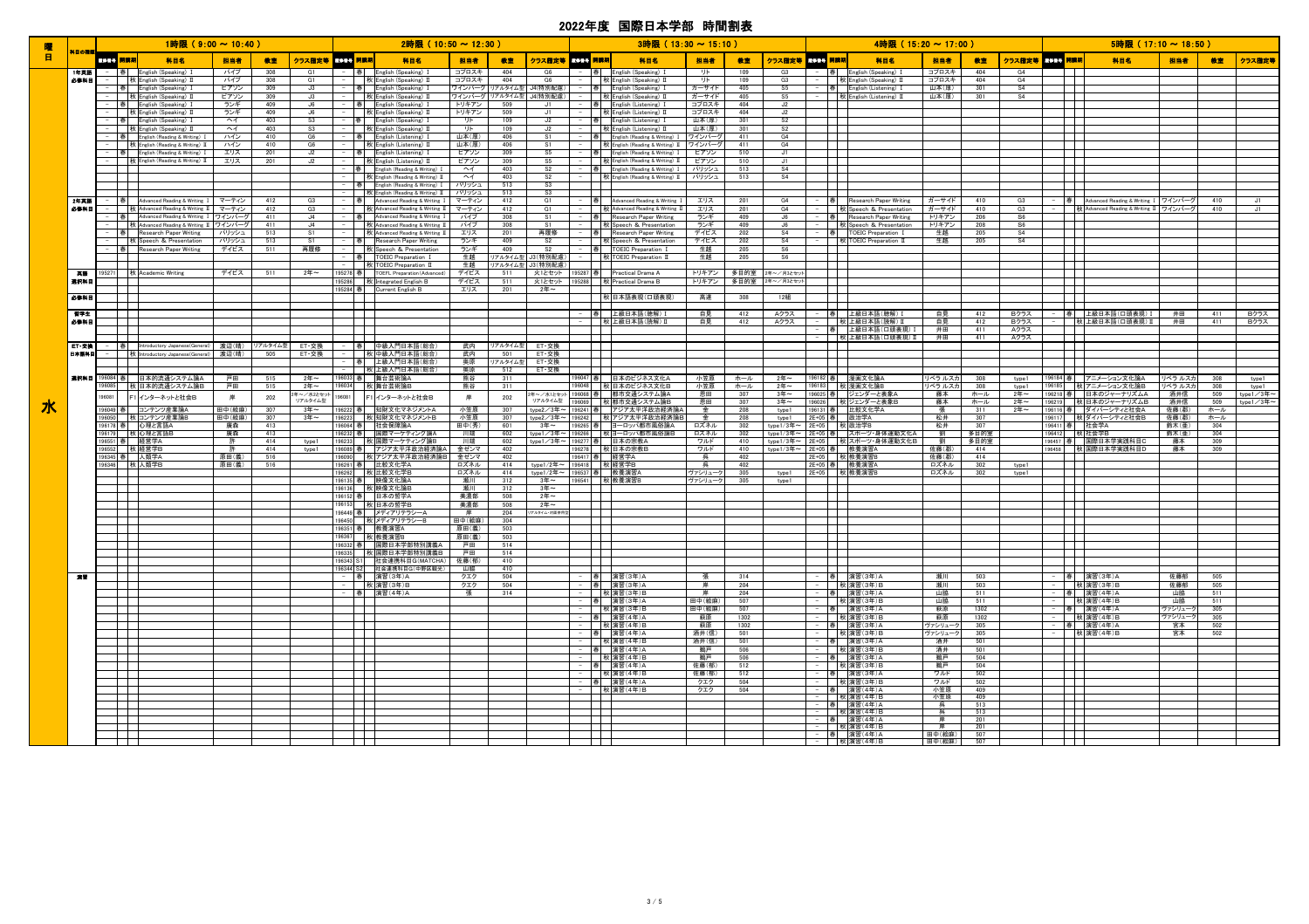| 曜              |             | 1時限(9:00 ~ 10:40)                                                                     |              |            |                                          |         | $2$ 時限 (10:50 ~ 12:30)                                                                    |                |                |                      |                          | $3$ 時限 (13:30 ~ 15:10)                                                                                          |                  |            |                 |        | $4$ 時限 (15:20 ~ 17:00)                                                                    |                  |            |                             |          | $5$ 時限 (17:10 ~ 18:50)                                                            |            |            |                                |
|----------------|-------------|---------------------------------------------------------------------------------------|--------------|------------|------------------------------------------|---------|-------------------------------------------------------------------------------------------|----------------|----------------|----------------------|--------------------------|-----------------------------------------------------------------------------------------------------------------|------------------|------------|-----------------|--------|-------------------------------------------------------------------------------------------|------------------|------------|-----------------------------|----------|-----------------------------------------------------------------------------------|------------|------------|--------------------------------|
| $\blacksquare$ | 科目の種類       | 「風景」。 開講期<br>科目名                                                                      | 担当者          | 教室         | クラス指定等 黒鉄骨 開講期                           |         | 科目名                                                                                       | 担当者            | 教室             |                      | クラス指定等 風惨骨子 開講期          | 科目名                                                                                                             | 担当者              | 教室         | クラス指定等 ままま 開講期  |        | 科目名                                                                                       | 担当者              | 教室         | クラス指定等 風景子 開講期              |          | 科目名                                                                               | 担当者        | 教室         | クラス指定等                         |
|                | 1年英語        | English (Speaking)                                                                    | リト           | 509        |                                          |         | 春 English (Speaking) I                                                                    | ロッセール          | 202            | S <sub>2</sub>       | 春                        | English (Speaking) I                                                                                            | スミス              | 308        |                 |        | English (Speaking) 1                                                                      | ग्रा             | 208        | G3                          |          | English (Speaking) I                                                              |            |            | ワインバーグ リアルタイム型 J4(特別配慮)        |
|                | 必修科目        | 秋 English (Speaking) I<br>春 English (Speaking)                                        | リト<br>ロッセール  | 509<br>202 | <b>J2</b><br>S6                          |         | 秋 English (Speaking) II                                                                   | ロッセール<br>太田    | 202<br>414     | S <sub>2</sub><br>G3 |                          | 秋 English (Speaking) I                                                                                          | スミス              | 308<br>414 | J5<br>G1        |        | 秋 English (Speaking) II                                                                   | 开<br>太田          | 208<br>414 | G3<br>G6                    |          | 秋 English (Speaking) II<br> 春  English (Reading & Writing) I パリッシュ                |            | 411        | ワインバーグ リアルタイム型 J4 (特別配慮)<br>S3 |
|                |             | - 秋 English (Speaking) II                                                             | ロッセール<br>中津川 | 202        | S6<br>G2                                 |         | 春 English (Listening) I<br>秋 English (Listening) II                                       | 太田<br>岡本       | 414<br>405     | G3<br>G5             |                          | - 春 English (Listening)<br>- 秋 English (Listening) I                                                            | 太田太田<br>岡本       | 414<br>405 | G1<br>G4        |        | 春 English (Listening) I<br>秋 English (Listening) II                                       | 太田               | 414<br>406 | G6<br>J6                    |          | -   秋 English (Reading & Writing) II パリッシュ                                        |            | 411        | S3                             |
|                |             | - 春 English (Listening) I<br>-   秋 English (Listening) II                             | 中津川          | 208<br>208 | G2                                       |         | 春 English (Listening) I<br>秋 English (Listening) II                                       | 岡本             | 405            | G5                   |                          | - 春 English (Listening) I<br>-   秋 English (Listening) II                                                       | 圖本               | 405        | G4              |        | 春 English (Listening) I<br>秋 English (Listening) II                                       | 真野<br>真野         | 406        | J6                          |          |                                                                                   |            |            |                                |
|                |             |                                                                                       |              |            |                                          |         | 春 English (Listening) I                                                                   | マッコイ<br>マッコイ   | 408<br>408     | J1                   | 春                        | English (Listening) I                                                                                           | 真野               | 406<br>406 | J3<br>J3        |        | English (Reading & Writing) I                                                             | 圖本<br>岡本         | 203        | J5                          |          | ┰                                                                                 |            |            |                                |
|                |             |                                                                                       |              |            |                                          |         | 秋 English (Listening) II<br>春 English (Listening)                                         | 真野             | リアルタイム型        | J4 (特別配慮)            | 春                        | 秋 English (Listening) II<br>English (Listening)                                                                 | 真野<br>津田         | 410        | S6              |        | 秋 English (Reading & Writing) II<br>春 English (Reading & Writing) I                       | パリッシュ            | 203<br>411 | <u>J5</u><br>S <sub>4</sub> |          |                                                                                   |            |            |                                |
|                |             |                                                                                       |              |            |                                          |         | 秋 English (Listening) II                                                                  | 直野<br>津田       | リアルタイム型<br>410 | J4(特別配慮<br>S3        | 春                        | 秋 English (Listening) II<br>English (Reading & Writing) I                                                       | 津田<br>リト         | 410<br>208 | S6<br>G5        |        | 秋 English (Reading & Writing) II                                                          | <u>パリッシュ</u>     | 411        | S <sub>4</sub>              |          |                                                                                   |            |            |                                |
|                |             |                                                                                       |              |            |                                          |         | 春 English (Listening) I<br>  秋 English (Listening) II                                     | 津田             | 410            | S3                   |                          | 秋 English (Reading & Writing) II                                                                                | ゠                | 208        | G5              |        |                                                                                           |                  |            |                             |          | $\mathbf{I}$                                                                      |            |            |                                |
|                |             |                                                                                       |              |            |                                          |         | - 春 English (Reading & Writing) I マクロクリン<br> 秋 English (Reading & Writing) I マクロクリン       |                | 404<br>404     | G1<br>G <sub>1</sub> | - 春                      | English (Reading & Writing) I<br>秋 English (Reading & Writing) II                                               | ハイン<br>ハイン       | 514<br>514 | G6<br>G6        |        |                                                                                           |                  |            |                             |          | $\mathbf{I}$                                                                      |            |            |                                |
|                |             |                                                                                       |              |            |                                          |         | 春 English (Reading & Writing) I<br>秋 English (Reading & Writing) II                       | リト             | 509            | G2                   | 春                        | English (Reading & Writing) I                                                                                   | マッコイ             | 408        | $\overline{S1}$ |        |                                                                                           |                  |            |                             |          | ┯                                                                                 |            |            |                                |
|                |             |                                                                                       |              |            |                                          |         | - 春 English (Reading & Writing) I                                                         | ᆕ<br>スミス       | 509<br>308     | G2<br>J3             |                          | 秋 English (Reading & Writing) II                                                                                | マッコイ             | 408        | S1              |        |                                                                                           |                  |            |                             |          |                                                                                   |            |            |                                |
|                |             |                                                                                       |              |            |                                          |         | 秋 English (Reading & Writing) II                                                          | スミス            | 308            | J3                   |                          |                                                                                                                 |                  |            |                 |        |                                                                                           |                  |            |                             |          |                                                                                   |            |            |                                |
|                |             |                                                                                       |              |            |                                          |         | - 春 English (Reading & Writing) I<br>秋 English (Reading & Writing) II                     | シア<br>シア       | 403<br>403     | S6<br>S6             |                          |                                                                                                                 |                  |            |                 |        |                                                                                           |                  |            |                             |          | $\overline{\phantom{0}}$                                                          |            |            |                                |
|                | 2年英語        | - 春 - Advanced Reading & Writing I - マッコイ<br>- 秋 Advanced Reading & Writing II - マッコイ |              | 408        | G2                                       |         | │春│ │ Advanced Reading & Writing Ⅰ │ コンウェイ<br>│ │ 秋│ Advanced Reading & Writing Ⅱ │ コンウェイ |                | 601            | S5                   |                          | Advanced Reading & Writing I ワインバーク                                                                             |                  | 109        |                 |        | │春│ │Advanced Reading & Writing Ⅰ │ワインバーグ│<br>│ │ 秋│Advanced Reading & Writing Ⅱ │ワインバーグ│ |                  | 109        | <u>لەل</u>                  |          | 春 Advanced Reading & Writing I コンウェイ  <br>  秋 Advanced Reading & Writing II コンウェイ |            | 509        |                                |
|                | 必修科目        | 春  Advanced Reading & Writing I ハウザー                                                  |              | 408<br>409 | G <sub>2</sub><br>S3                     |         | 春 Research Paper Writing                                                                  | ハリソン           | 601<br>508     | S5<br>G1             |                          | - 春 Advanced Reading & writing 1 ワインバーグ<br>- 秋 Advanced Reading & Writing II ワインバーグ<br>春 Research Paper Writing | コンウェイ            | 109<br>509 | J1<br>G2        |        | 春 Advanced Reading & Writing I コンウェイ                                                      |                  | 109<br>509 | J4<br>J5                    |          | $\mathbf{I}$                                                                      |            | 509        | $rac{S2}{S2}$                  |
|                |             | 秋 Advanced Reading & Writing II ハウザー                                                  |              | 409        | S3                                       |         | 秋 Speech & Presentation                                                                   | ハリソン           | 508            | G1                   |                          | 秋 Speech & Presentation                                                                                         | コンウェイ            | 509        | G2              |        | 秋 Advanced Reading & Writing Ⅱ コンウェイ                                                      |                  | 509        | J5                          |          | $\mathbf{I}$                                                                      |            |            |                                |
|                |             | Advanced Reading & Writing I<br>-   秋 Advanced Reading & Writing II                   | シア<br>シア     | 403<br>403 | S <sub>4</sub><br>$\overline{\text{S4}}$ |         | Research Paper Writing<br>  秋  Speech & Presentation                                      | ハウザ<br>ハウザー    | 409<br>409     | J5<br>J5             |                          | Research Paper Writing<br>秋 Speech & Presentation                                                               | マクロクリン<br>マクロクリン | 404<br>404 | G4<br>G4        |        |                                                                                           |                  |            |                             |          | ┯                                                                                 |            |            |                                |
|                |             | 春 Research Paper Writing                                                              | │ ハリソン       | 508        | G5                                       |         | 春   TOEIC Preparation I                                                                   | キッド            | 301            | G5                   | 春                        | Research Paper Writing                                                                                          | ハウザー             | 409        | J4              |        |                                                                                           |                  |            |                             |          | $\Box$                                                                            |            |            |                                |
|                |             | 秋 Speech & Presentation<br>- 春 TOEIC Preparation I                                    | ハリソン<br>キッド  | 508<br>301 | G5<br>G4                                 |         | <b>权 TOEIC Preparation II</b>                                                             | キッド            | 301            | G5                   |                          | -   秋 Speech & Presentation<br>- 春 Research Paner Writing<br>Research Paper Writing                             | ハウザー<br>パリッシュ    | 409<br>411 | J4<br>S1        |        |                                                                                           |                  |            |                             |          |                                                                                   |            |            |                                |
|                |             | - 秋 TOEIC Preparation II                                                              | キッド          | 301        | G4                                       |         |                                                                                           |                |                |                      |                          | 秋 Speech & Presentation                                                                                         | パリッシュ            | 411        | S1              |        |                                                                                           |                  |            |                             |          |                                                                                   |            |            |                                |
|                |             |                                                                                       |              |            |                                          |         | $\sim$                                                                                    |                |                |                      | 一春                       | TOEIC Preparation I<br>TOEIC Preparation I                                                                      | キッド<br>キッド       | 309<br>309 | G1<br>G1        |        |                                                                                           |                  |            |                             |          | $\overline{\phantom{a}}$                                                          |            |            |                                |
|                |             |                                                                                       |              |            |                                          |         | $\mathbb{R}$                                                                              |                |                |                      |                          | - 春 TOEIC Preparation I                                                                                         | 依田               | 205        | S5              |        |                                                                                           |                  |            |                             |          | ┯┯                                                                                |            |            |                                |
|                | 花眼          | 195277 春 TOEFL Preparation (Intermediate)                                             | スミス          | 308        | 月3とセット                                   |         | <b>The Contract of the Contract of the Contract</b>                                       |                |                |                      |                          | <b>TH</b> 秋 TOEIC Preparation II                                                                                | 依田               | 205        | S5              |        | $\mathcal{L}_{\mathcal{A}}$                                                               |                  |            |                             |          | <b>TIM</b>                                                                        |            |            |                                |
|                | 通択科目        | 195281 秋 TOEFL Preparation (Intermediate)                                             | スミス          | 308        | 月3とセット                                   |         | $\overline{\phantom{0}}$                                                                  |                |                |                      |                          |                                                                                                                 |                  |            |                 |        |                                                                                           |                  |            |                             |          | $\overline{\phantom{0}}$                                                          |            |            |                                |
|                |             | 195290 春 Literature Reading A<br>195292 秋 Literature Reading B                        | ルーゲン<br>ルーゲン | 314<br>314 | $24 = -$<br>$2$ 年~                       |         | $\sim$ 10 $\pm$<br>$\mathcal{L}(\mathcal{L})$                                             |                |                |                      |                          |                                                                                                                 |                  |            |                 |        |                                                                                           |                  |            |                             |          | $\Box$<br>┯                                                                       |            |            |                                |
|                | 必修科目        |                                                                                       |              |            |                                          |         | $\overline{\phantom{a}}$                                                                  |                |                |                      | 春                        | 日本語表現(文章表現)                                                                                                     | 高橋               | 601        | 3組              |        | 春  日本語表現(文章表現)                                                                            | 高達               | - 301      | 11組                         |          | 秋 日本語表現(文章表現)                                                                     | 渡          | 402        | 再履修                            |
|                |             |                                                                                       |              |            |                                          |         | $\sim 10^{-1}$                                                                            |                |                |                      | 春                        | 秋 日本語表現(口頭表現)<br>日本語表現(文章表現)                                                                                    | 高橋<br>高達         | 601<br>301 | 10組<br>10組      |        | 秋 日本語表現(口頭表現)<br>  秋 日本語表現(口頭表現)                                                          | 高達<br>矢口         | 301<br>410 | 14組<br>11組                  |          | $\blacksquare$                                                                    |            |            |                                |
| 木              |             |                                                                                       |              |            |                                          |         |                                                                                           |                |                |                      |                          | 秋 日本語表現(口頭表現)                                                                                                   | 高達               | 301        | 3組              |        |                                                                                           |                  |            |                             |          |                                                                                   |            |            |                                |
|                | 电传真<br>必修科目 |                                                                                       |              |            |                                          |         |                                                                                           |                |                |                      |                          | ——春——上級日本語(読解) Ⅰ<br>———秋 上級日本語(聴解) Ⅱ                                                                            | <u> 奥原</u><br>奥原 | 412<br>204 | Bクラス<br>Bクラス    |        | <u>│春││上級日本語(読解)Ⅰ</u><br>│││秋│上級日本語(聴解)Ⅱ                                                  | <u> 奥原</u><br>奥原 | 412<br>204 | Aクラス<br>Aクラス                |          |                                                                                   |            |            |                                |
|                |             |                                                                                       |              |            |                                          |         |                                                                                           |                |                |                      |                          |                                                                                                                 |                  |            |                 |        |                                                                                           |                  |            |                             |          |                                                                                   |            |            |                                |
|                | ET·交换       | _ <del>_  春   中級日本語(総合)</del><br>__     秋   中級日本語(総合)                                 |              | リアルタイム型    | ET・交換                                    |         | 春  中級日本語(総合)                                                                              |                |                | リアルタイム型 ET・交換        |                          |                                                                                                                 |                  |            |                 |        |                                                                                           |                  |            |                             |          |                                                                                   |            |            |                                |
|                | 日本語科目       | <b>選択科目 195331 春 スペイン語(初級)A</b>                                                       | 林<br>福原      | 502<br>510 | ET·交換                                    |         | - 秋中級日本語(総合)<br>月3とセット 195333 春 スペイン語(中級)A                                                | 林<br>福原        | 505            | 502 ET·交換            |                          | 95301 春 ドイツ語(初級)A                                                                                               | 萩原               | 403        | 火4とセット          |        | 96001 春 漫画文化論A                                                                            | 藤本               | ホール        |                             |          | 96094  春      異文化間教育学A                                                            | 構田         | 307        | リアルタイム·対面併用型                   |
|                |             | 195332 秋 スペイン語(初級)B<br>196166 春 日本語教育学(文法)A                                           |              | 510        | <u>月3とセット</u>                            |         | 195334 秋 スペイン語(中級)B<br>196198 春 日本社会システム論A                                                | 福原             | 505            |                      |                          | 195302 秋ドイツ語(初級)B<br>196186 春 メディア・アートA                                                                         |                  | 403        | <u>火4とセット</u>   |        | <u>196002   秋 漫画文化論B<br/>196452 春   国際日本学実践科目A</u>                                        | 藤本               | ホール        |                             |          | 196095 秋 異文化間教育学B<br>196128 春 宗教と哲学A                                              | 橫田         | 307        |                                |
|                |             | 196167 秋 日本語教育学(文法)B                                                                  | 安高<br>安高     | 514<br>514 |                                          |         | 196202 秋日本社会システム論B                                                                        | 鈴木(賢)<br>鈴木(賢) | 411<br>411     | type1<br>type1       |                          | 196187 秋 メディア・アートB                                                                                              | 琴<br>茎           | 302<br>302 | type1<br>type1  |        | 196456 秋 国際日本学実践科目B                                                                       | 小林<br>小林         | 314<br>314 |                             |          | 196129   秋 宗教と哲学B                                                                 | 美濃部<br>美濃部 | 310<br>310 |                                |
|                |             | 196547 春 政治学A                                                                         | ドゥブルー        | 404        | type1                                    |         | 196082 春 広告とメディアA<br>196083 秋 広告とメディアB                                                    | 小野             | 413            |                      |                          | 196066 春 経済団体研究A                                                                                                | #F               | 510        | $3$ 年~          |        | 196451 春 国際日本学実践科目A                                                                       | 佐藤(郡)            | 501        |                             |          | 196161 春 日本伝統工芸研究                                                                 | 外山         | 308        | $34 -$                         |
|                |             | 196548<br>秋 政治学B<br>196423 春 アジア史A                                                    | ドゥブルー<br>石黒  | 404<br>312 | type1                                    |         | 196072 春 日本人の行動モデルA                                                                       | 小野<br>東海       | 413<br>ホール     | 3年~                  | 196067<br>196247 春       | 秋 経済団体研究B<br>世界のなかのアフリカA                                                                                        | #<br>溝辺          | 510<br>ホール | 3年~             | 196454 | 秋 国際日本学実践科目B<br>96538 春 教養演習A                                                             | 佐藤(郡)<br>マクロクリン  | 501<br>512 | type1                       | 196421 春 | 日本史A<br>196422 秋 日本史B                                                             | 宜野座        | 402<br>408 |                                |
|                |             | 196424 秋 アジア史B                                                                        | 石黒           | 312        |                                          |         | 196074 秋 日本人の行動モデルB                                                                       | 東海             | ホール            | 3年~                  |                          | <u>196249 秋 世界のなかのアフリカB<br/>196137 春 東アジア文化交流史A</u>                                                             | 溝辺               | ホール        |                 |        | 196542 秋 教養演習B                                                                            | マクロクリン           | 512        | type1                       |          | 196430 春 統計学A                                                                     | 水嶌         | 516        |                                |
|                |             |                                                                                       | 奥野           | 304        |                                          |         | 196096 春 海外留学入門A<br>196097 秋海外留学入門A                                                       | 小林<br>小林       | 510<br>510     |                      | 196137 春<br>196088 春 平和学 |                                                                                                                 | 師井               | 304<br>402 | $34 -$          |        |                                                                                           |                  |            |                             |          | 96431 秋統計学B<br>196355 春 教養演習A                                                     | 水嶌<br>矢口   | 312<br>410 |                                |
|                |             |                                                                                       |              |            |                                          |         | 196120 春 東南アジア地域研究A                                                                       | 持田             | 109            |                      | 196240 秋平和学              |                                                                                                                 | 師井               | 602        | type1           |        |                                                                                           |                  |            |                             |          | 196370 秋 教養演習B                                                                    | 矢口         | 410        |                                |
|                |             |                                                                                       |              |            |                                          | 96110 春 | 196121 秋 東南アジア地域研究B<br>インド経済論A                                                            | 持田<br>旨        | 109<br>402     | 3年~                  |                          |                                                                                                                 |                  |            |                 |        |                                                                                           |                  |            |                             |          |                                                                                   |            |            |                                |
|                |             |                                                                                       |              |            |                                          |         | 196111   秋 インド経済論B                                                                        | 山田             | 402            | $34 -$               |                          |                                                                                                                 |                  |            |                 |        |                                                                                           |                  |            |                             |          | П                                                                                 |            |            |                                |
|                |             |                                                                                       |              |            |                                          |         | 196438   秋 スポーツ・身体運動文化D                                                                   | 長尾<br>ルーゲン     | 多目的室<br>314    | type1                |                          |                                                                                                                 |                  |            |                 |        |                                                                                           |                  |            |                             |          | $\blacksquare$                                                                    |            |            |                                |
|                |             |                                                                                       |              |            |                                          |         | 196539 春 教養演習A<br>196543 秋 教養演習B                                                          | ルーゲン           | 314            | type1                |                          |                                                                                                                 |                  |            |                 |        |                                                                                           |                  |            |                             |          | ᅮ                                                                                 |            |            |                                |
|                |             |                                                                                       |              |            |                                          |         | 196350 春 教養演習A<br>196366 秋 教養演習B                                                          | 高橋<br>高橋       | 201<br>201     |                      |                          |                                                                                                                 |                  |            |                 |        |                                                                                           |                  |            |                             |          |                                                                                   |            |            |                                |
|                | 清雪          |                                                                                       |              |            |                                          |         | - 春 演習(3年)A                                                                               | 田中(牧)          | 514            |                      | 春                        | 演習(3年)A                                                                                                         | 長尾               | 201        |                 |        | 春 演習(3年)A                                                                                 | 小谷(瑾)            | 202        |                             |          | -  春  演習(3年)A                                                                     | 藤本         | 506        |                                |
|                |             |                                                                                       |              |            |                                          |         | 秋 演習(3年)B                                                                                 | 田中(牧)          | 514            |                      | 春                        | (演習(3年)B<br>演習(3年)A                                                                                             | 長尾<br>美濃部        | 201<br>504 |                 |        | 秋 演習(3年)B<br>演習(3年)A                                                                      | 小谷(瑛)<br>琴       | 202<br>502 |                             |          | 秋 瀋習(3年)B                                                                         | 藤本         | 506        |                                |
|                |             |                                                                                       |              |            |                                          |         |                                                                                           |                |                |                      |                          | 秋 演習(3年)B                                                                                                       | 美濃部              | 504        |                 |        | 秋 演習(3年)B                                                                                 | 圣                | 502        |                             |          |                                                                                   |            |            |                                |
|                |             |                                                                                       |              |            |                                          |         |                                                                                           |                |                |                      |                          | - 春 演習(3年)A                                                                                                     | 廣森               | 511        |                 |        | 春<br>演習(4年)A                                                                              | 長尾               | 201        |                             |          | $\blacksquare$                                                                    |            |            |                                |
|                |             |                                                                                       |              |            |                                          |         | $\mathbf{1}$                                                                              |                |                |                      |                          | - 秋渡習(3年)B<br>- 春 演習(3年)A                                                                                       | 廣森<br>大矢         | 511<br>314 |                 |        | 秋 演習(4年)B<br>- 春 演習(4年)A                                                                  | 長尾<br>廣森         | 201<br>511 |                             |          |                                                                                   |            |            |                                |
|                |             |                                                                                       |              |            |                                          |         |                                                                                           |                |                |                      |                          | - 秋 演習(3年)B                                                                                                     | 大矢               | 314        |                 |        | 秋 演習(4年)B                                                                                 | 廣森               | 511        |                             |          | $\mathbf{I}$                                                                      |            |            |                                |
|                |             |                                                                                       |              |            |                                          |         |                                                                                           |                |                |                      |                          | - 春 演習(3年)A<br>  秋 演習(3年)B                                                                                      | 小野<br>小野         | 512<br>512 |                 |        |                                                                                           |                  |            |                             |          |                                                                                   |            |            |                                |
|                |             |                                                                                       |              |            |                                          |         |                                                                                           |                |                |                      |                          | 春 演習(4年)A                                                                                                       | 田中(牧)            | 1302       |                 |        |                                                                                           |                  |            |                             |          |                                                                                   |            |            |                                |
|                |             |                                                                                       |              |            |                                          |         |                                                                                           |                |                |                      |                          | -   秋 演習(4年) B                                                                                                  | 田中(牧)            | 1302       |                 |        |                                                                                           |                  |            |                             |          |                                                                                   |            |            |                                |
|                |             |                                                                                       |              |            |                                          |         |                                                                                           |                |                |                      |                          | - 春 演習(4年)A<br>- 秋滴習(4年)B                                                                                       | 小谷(瑛)<br>小谷(瑛)   | 202<br>202 |                 |        |                                                                                           |                  |            |                             |          |                                                                                   |            |            |                                |